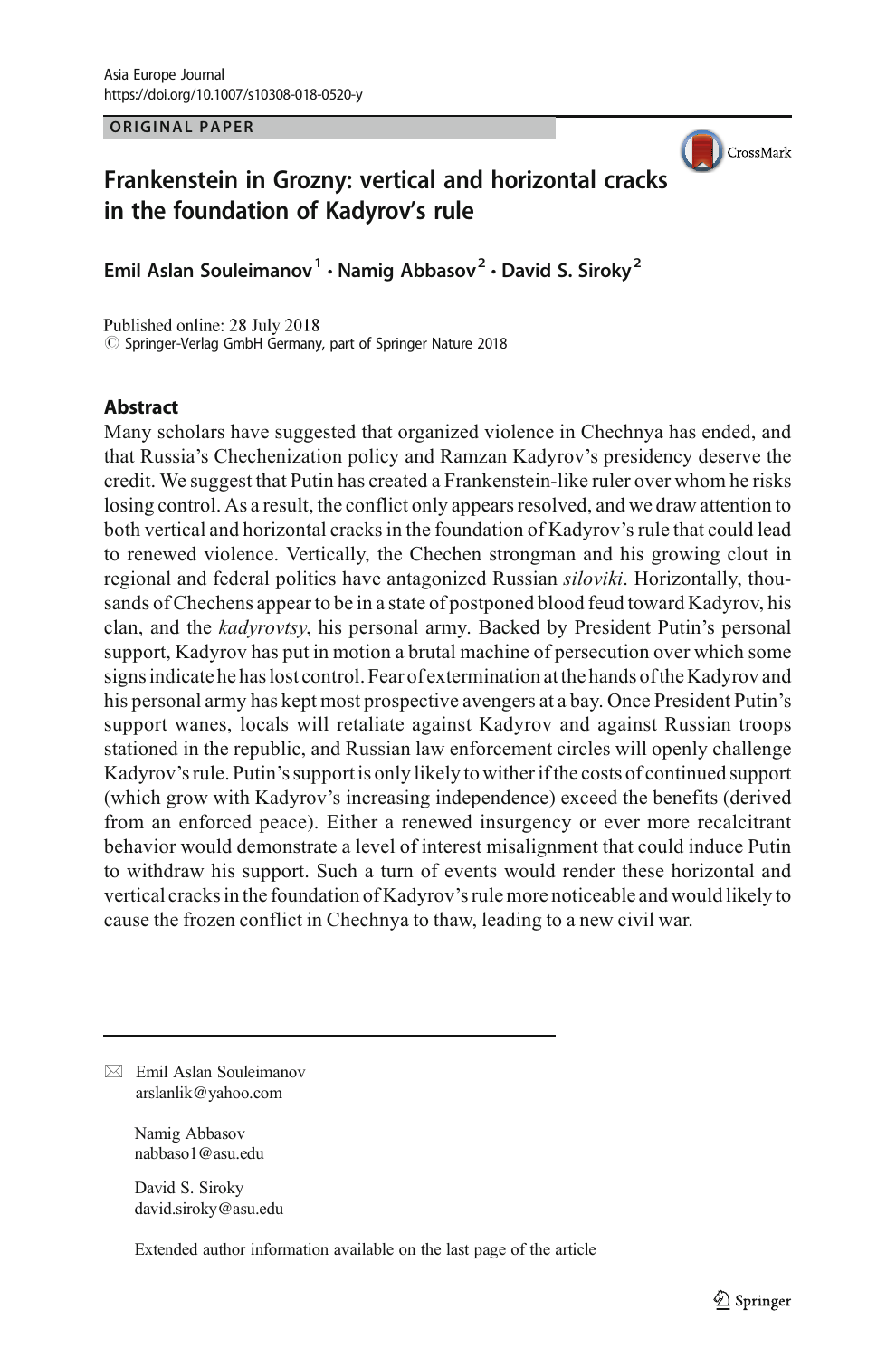# Introduction

In February 2008, President Vladimir Putin addressed the State Council and claimed that the Russian Government has succeeded in ending the war in the North Caucasus. According to Putin, Russia made "a decisive and crushing blow" against separatism and terrorism, making "Chechnya now a full-fledged region within the Russian Federation" (Putin [2008\)](#page-15-0). Others quickly echoed this pronouncement. One commentator proclaimed, "Russia has won the war" (Steele [2008\)](#page-16-0), while Russian media went further by stating that the region had been "pacified" (quoted in Russell [2011\)](#page-15-0).

The devil, we shall suggest, lies in the details. Pro-Russian Chechens linked to Kadyrov's clan now control Chechnya and do Moscow's bidding. This method of ruling by native proxy is often called "indirect rule," an age-old institution used in ruling multinational and colonial empires (e.g., Hechter [2000;](#page-14-0) Gerring et al. [2011\)](#page-14-0). Putin's Chechenization policy is a modern instantiation of this institution. It devolves power to pro-Russian Chechens in Chechnya to fight against other Chechen insurgents, thereby "indigenizing" the conflict (Meakins [2017;](#page-15-0) Ratelle and Souleimanov [2016\)](#page-15-0). Some are convinced that this has served to end the Chechen conflict (Steele [2008;](#page-16-0) Markov [2007](#page-15-0)). The Russian government's decision to end its "counter-terrorism campaign" in Chechnya in April 2009, shortly after Ramzan Kadyrov's ascent to the "Chechen presidency," was certainly a signal that the Chechen conflict officially ended. After visiting Chechnya, Jonathan Steele, a Guardian correspondent, articulated that "in Grozny they [planes] glide in over woods and villages, apparently confidant there are no resistance fighters lurking in wait … security is in the hands of Kadyrov's Chechen forces ... highways, which used to be dotted with Russian checkpoints, are open and unpatrolled" (Steele [2008\)](#page-16-0). Chechnya even entered a period of relative economic growth as a result of massive construction in the region in preparation for the 2014 Olympics in Sochi (Fayutkin [2009](#page-14-0); Steele [2008;](#page-16-0) Basnukaev [2014](#page-14-0); Cairo [2014](#page-14-0); Carly [2014\)](#page-14-0). In short, Russia's man in Grozny seems have made all quiet on the southern front.

Putin's approach in Chechnya is likely to work, according to theory, only insofar as the interests of the local agents and the principal in the center are closely aligned. Even then, monitoring and sanctioning are necessary to ensure that the local agent (Kadyrov) behaves according to the wishes of the central principal (Putin). Monitoring and sanctioning are essential to any form of indirect rule but are costlier the farther apart the interests of the principal and the agent. When the interests of the local and center are aligned, the monitoring becomes easier and sanctioning becomes unnecessary. When interests are fully misaligned, no amount of monitoring and sanctioning will enable efficient indirect rule at a reasonable cost.

There is also a risk that delegating power to unloyal agents will backfire by enabling the region to acquire de facto independence. The central ruler gains temporary stability in the region, in this case by outsourcing repression to natives, but creates longer-term problems, particularly separatism. Secessionism is likely to be exacerbated the longer the center ceases to control the periphery and increasingly depends upon its good will for peace and stability. In short, this is the problem of Frankenstein. Putin has created a monster in Grozny, whom he has empowered to use whatever means necessary to keep the peace. There are signs that Putin cannot restrain his own creation, and the only way to bring it back under the center's control is to destroy it (Dannreuther and March [2008](#page-14-0)).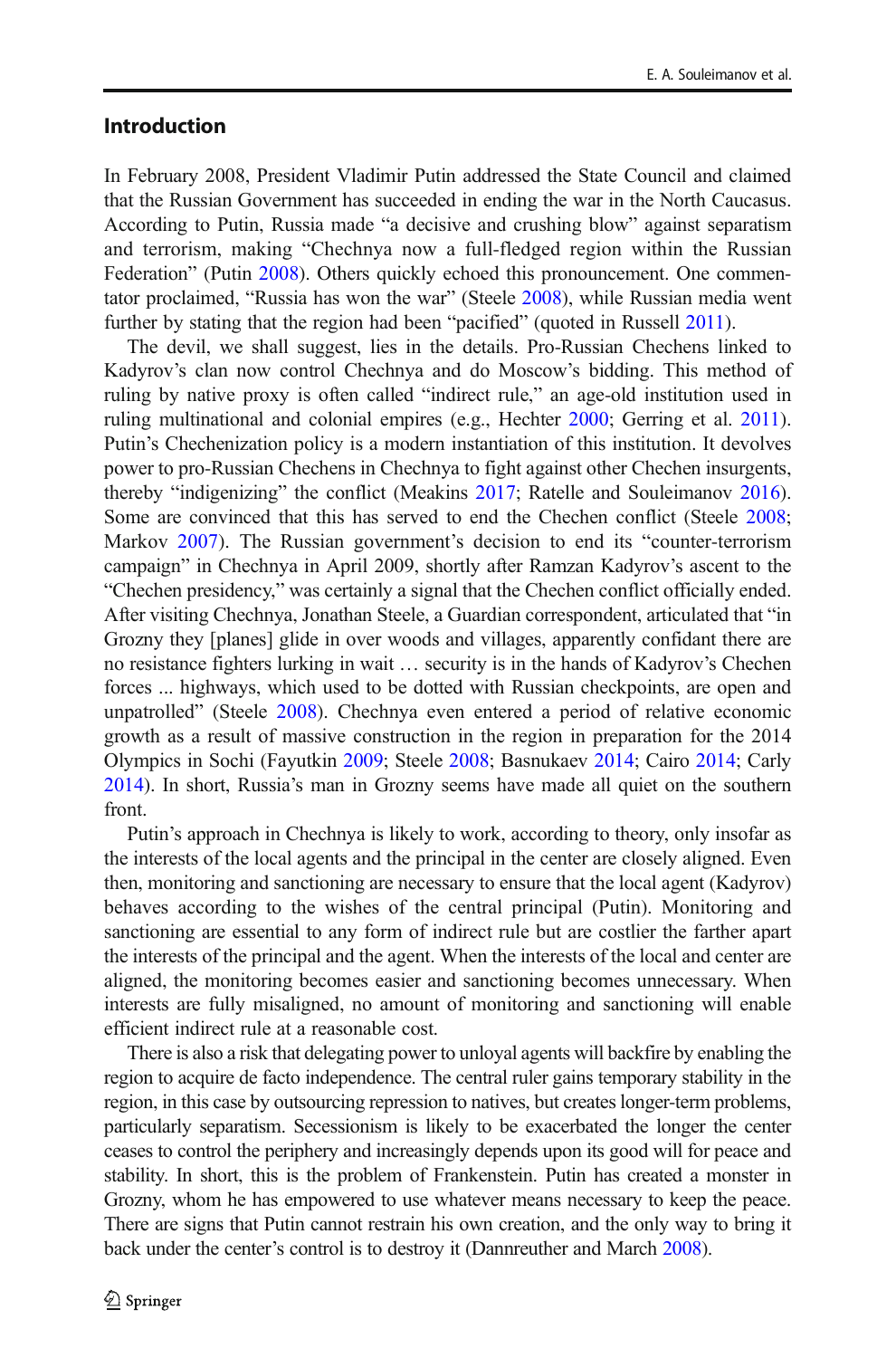This paper examines the "frozen conflict" in Chechnya and assesses the extent to which there is evidence for two types of cracks in the foundation of the Kadyrov-Putin relationship. "Vertical" refers to the indirect rule relationship between Moscow and Grozny, whereas "horizontal" refers to the relationship between Kadyrov's clan and other Chechens. The first type of crack in the foundation is vertical—between Chechnya and Moscow. The vertical crack in the foundation has been deepened by the resentment that Russian law enforcement agencies feel against the Chechen leadership. In particular, Russian *siloviki*, the military and security services, stalwartly resent the Chechen strongman's growing influence in both Chechnya and in the rest of Russia. It is Kadyrov's personal ties with Putin that have helped him to counterbalance these pressures from Russian security and military circles. As his reputation in Russia grows, so too does Kadyrov's thirst for much more influence, specially economic influence over Chechnya's oil resources. Naturally, Moscow resists ceding further power to the Chechen strongman and has attempted to constrain his growing clout and keep him under control. Although indirect rule has been effective in containing a new jihadist insurgency in Chechnya, the paper provides evidence that Putin faces increasing pressure from other power centers in Russia to pull the plug on Kadyrov who is perceived as having become too independent.

The second type of crack is horizontal—between different internal actors within Chechnya who are in a state of deferred blood feud. Many local Chechens deeply resent Kadyrov's rule in Chechnya, and recent attacks indicate that the insurgency has not been fully contained. Backed by President Putin's personalistic support, the Chechen leader has established a brutal regime in Chechnya, even by Russian standards, harshly persecuting those against his regime and his clan. President Putin's personal support has enabled the Chechen leader to set up a personal persecution machine to suppress the insurgency in Chechnya. While older Chechens view the Russian federal forces as their primary enemy (for themselves and Chechnya), many younger Chechens who have not personally experienced the Chechen wars perceive the pro-Russian Chechens as their focal foe. Many younger people are angered by Kadyrov and his clan and are ready to fight him. There is also evidence of growing antagonism between Kadyrov and some parts of his personal army due to his ill treatment of subordinates (Souleimanov [2017\)](#page-16-0).

This paper argues that there are growing grievances in Chechnya at the vertical and horizontal levels. The relationship between Grozny and Russian law enforcement services is strained. Kadyrov and *kadyrovtsy* enforce a brutal regime, which has angered local people. Some parts of his personal army, kadyrovtsy, resented his ill treatment of them. Should support for Kadyrov wane in Moscow, either because siloviki say enough is enough, or for another exogenous reason, we predict that the locals will retaliate against Grozny and Russian troops stationed in the republic en masse. The local insurgency would almost certainly grow to fill the vacuum and civil war would likely ensue.

Whereas many studies treat post-Soviet conflicts (such as Chechnya, Transnistria, Karabakh, Abkhazia, South Ossetia) as "frozen," Lynch ([2005](#page-15-0)), Perry ([2009](#page-15-0)), and Morar [\(2010\)](#page-15-0) argue that this should not imply that they are static or stuck in time. As we show, this frozen conflict is full of dynamism between the former warring sides. Stable peace is not in the offing because the core issues are not settled. The recurrence of full-scale violence is more likely—the question is not whether but when. Frozen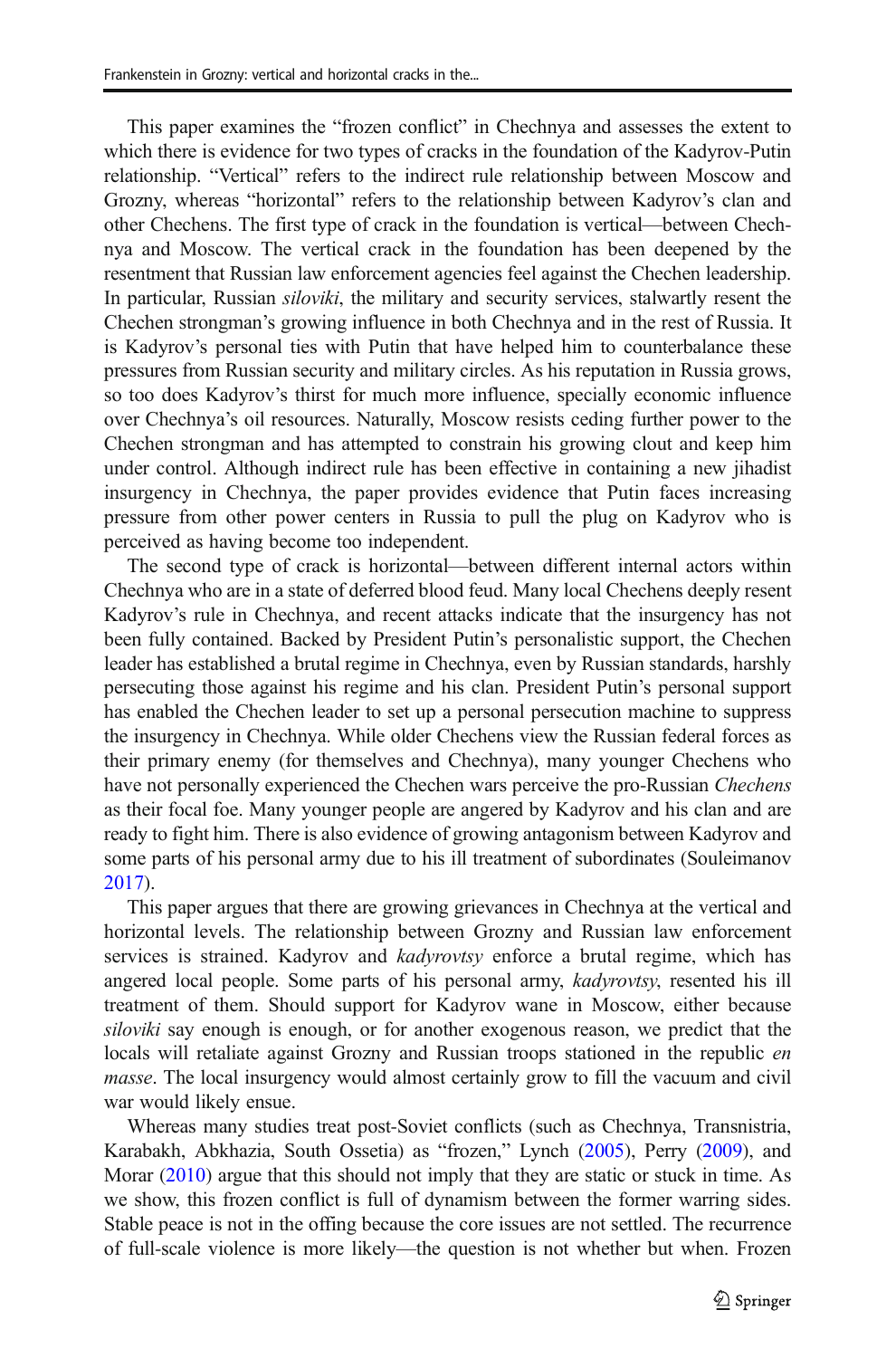conflict can move into peaceful thawing, violent thawing, or withering. We argue that this conflict is moving into violent thawing period, due to growing vertical and horizontal grievances. The trigger might be some vague indication that President Putin's personal support for Chechen leader is dying out.

The paper attempts to make an empirical contribution to the special issue by analyzing the system of indirect rule that undergirds the current "peace" in Chechnya and exploring the vertical and horizontal pressures that threaten to destabilize it. The rest of the article proceeds as follows. First, we provide our framework for understanding the Chechen conflict within the broader context of the frozen conflict concept. Next, we examine vertical grievances between Moscow and Grozny, and then concentrate on horizontal grievances among internal groups within Chechnya and the growing antagonism between the Chechen leader and some parts of his personal army, kadyrovtsy. In the last section, we conclude by summarizing our argument and discussing how it fits into the special issue.

#### Gauging the temperature

The Chechen conflict started as a separatist struggle in which Chechen nationalists demanded independence from Russia along the lines of the establishment of independent Baltic States. The Second Chechen war changed the direction and nature of the conflict in Chechnya, involving new jihadi insurgent groups. Chechnya is thus a frozen secessionist conflict at its core in which an indigenous group is fighting against (ethnically and religiously) foreigner colonizers. Frozen conflicts are only frozen in the sense of being unresolved, but not in the sense that they are static or lacking in violence. Recent attacks against pro-Russian Chechen forces indicate that lower levels of rebel violence are still present in the region. In this sense, we concur with Lynch [\(2005\)](#page-15-0) that the term frozen is misleading because developments on the ground are dynamic. Our conceptualization in this article resembles Perry's ([2009](#page-15-0)), who considers conflicts frozen when most of the violence has stopped, but the core interests of the warring parties have not been addressed or moderated. This is consistent with Morar's [\(2010,](#page-15-0) p. 11) conclusion that the metaphor "frozen" is deceiving because it suggests that "a conflict could be put on hold" [indefinitely]. Although Putin and Kadyrov claim that the conflict in Chechnya has been resolved, the deeper issues have not been addressed, which we can observe within Chechnya itself and in the relationship between Grozny and Moscow as "horizontal and vertical cracks" in the foundation.

Rather than studying the Chechen conflict as an idiosyncratic case, or as just another case of separatism, we explain it through a "frozen violent conflict" prism. As the special issue's authors observe, frozen conflicts can move in three directions: peaceful thawing, violent thawing, and withering.<sup>1</sup> Growing grievances that could lead to a violent thaw can be divided for analytical purposes into "vertical grievances" (Moscow-Grozny) and "horizontal grievances" (between Kadyrov and local people in Chechnya). At the vertical level, the Russian siloviki feel increasing resentment and express growing antagonism toward Kadyrov's clout and idiosyncratic rule. At the

 $1$  For a discussion of these cyclical understanding of conflict, please see the introduction article of this journal issue.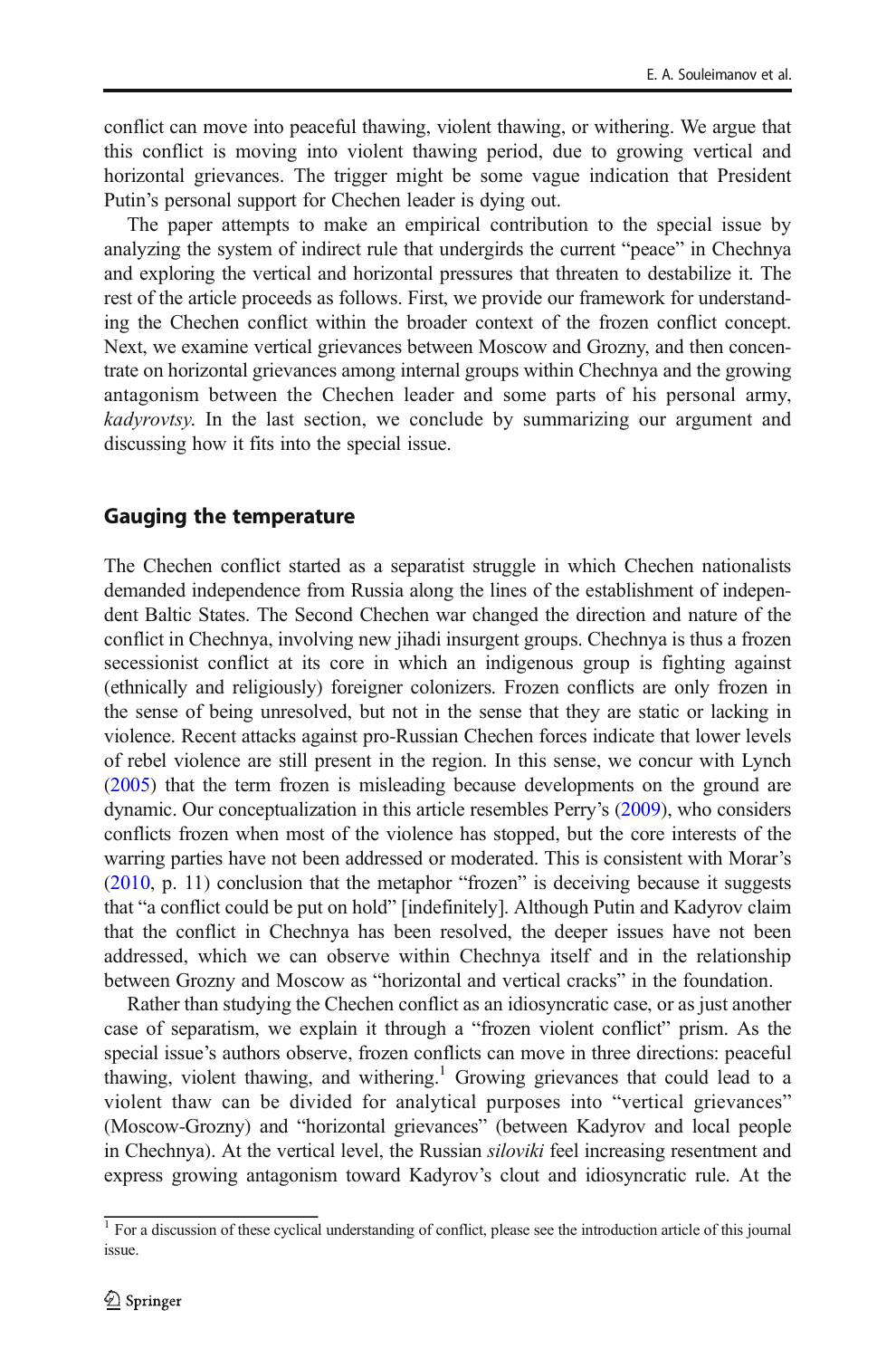horizontal level, the local people in Chechnya increasing resent Kadyrov, his clan, and his personal army. These two sources of tension raise the specter of a new civil war in Chechnya.

President Putin's support for Kadyrov allows the Chechen leader to counterbalance the pressures from Russian siloviki and perpetuate his persecution machine in Chechnya, which has thus far prevented a return to previous levels of violence. Once Putin's personal support for the Chechen strongman fades away, however, both local people in Chechnya and Russian siloviki are likely to launch armed action against Kadyrov and his personal army, turning the conflict into a new civil war by "unfreezing" the glue that has thus far held this momentary peace in Chechnya together. In the next parts, we are looking specific vertical and horizontal grievances, in that order, which could transform the frozen conflict in Chechnya toward violent thawing and threaten regional stability.

# Vertical grievances

Vertical grievances between Grozny and Moscow have been growing since Kadyrov came to power in Chechnya and his influence started to grow. Kadyrov was the head of presidential security service during his father's presidency and then appointed as a president when he turned thirty years old. He has gained a reputation for his idiosyncratic rule and for the persecution of separatists and insurgents. His own militia, consisting of around seven thousand *kadyrovtsy*, has become the primary guarantor of security and safety in Chechnya since Russian forces retreated from the region. Kadyrov's reputation has been growing not only in Chechnya, but also within the wider Russian political field, due to his bold interventions. For instance, he directly participated in the release of detained Russian journalists in Ukraine, $<sup>2</sup>$  helped rescue of</sup> Russian navy personal kept in Libya, and has helped many mothers to rejoin their beloved children that had joined ISIS. One child, Bilal, four-year-old boy, who joined ISIS after his father abducted him, was found in Mosul and then delivered to his mother under the direct command of the Chechen strongman. These sorts of actions have increased his political clout and approval rating among ordinary Russians, which has enabled him to rule Chechnya "with its own laws, security services, taxation system and even foreign policy" (Sokirianskaia [2017\)](#page-15-0). The Chechen leader's growing clout is also evident in forced marriages and gay purges in Chechnya. When an underage girl was pressured to marry one of Kadyrov's chief police officer, three times her age, Moscow did not intervene to enforce federal laws against underage marriages. This reinforced that the notion that the "celebration of Chechen tradition [is] standing above Russian law" (Arutunyan [2017](#page-14-0)). Similarly, Kadyrov has been accused of persecuting gays. Kadyrov's men are also thought to have been secretly involved in assassinating Boris Nemtsov, a Russian opposition leader (Souleimanov [2015\)](#page-16-0). Kadyrov even went further in calling the suspected murderer of Boris Nemtsov a "true patriot of Russia" (Mikhail Fishman, [2017\)](#page-15-0). The assassination of Boris Nemtsov has led some to argue that Russian has lost control over Chechnya (Walker [2015\)](#page-16-0). The assassination of Boris Nemtsov is not a sui generis case—Kadyrov's men have also been suspected for the

 $2$  Ethnic-Chechen Vostok forces also fought against the Georgians in the 2008 Russian-Georgian war and have volunteered to fight in Ukraine.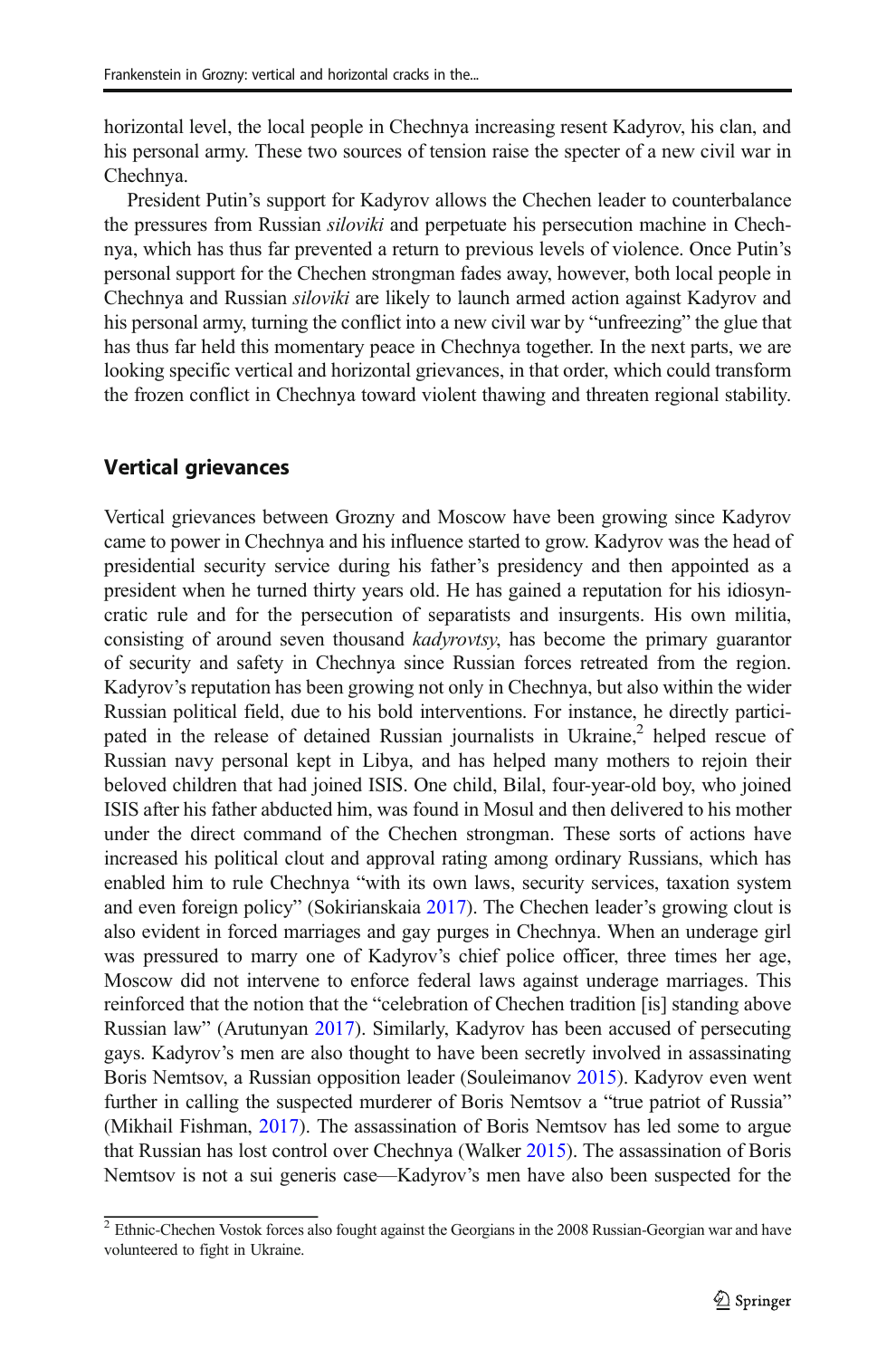murder of Anna Politkovskaya, an investigative journalist from the *Novaya Gazeta*, a newspaper critical of Russian Government, who was reported dead after being shot in the entrance of her apartment in Moscow (Washington Post [2017\)](#page-16-0). She was killed two days after she called Chechen strongman a "coward armed to the teeth and surrounded by security guards" during her interview with Radio Free Europe/Radio Liberty, her "last interview" (Politkovskaya [2016\)](#page-15-0). When Russian servicemen attempted to carry out security operations in southern part of Chechnya without Kadyrov's consent, the Chechen leader told his security forces to shoot "anyone appearing on [Chechen] territory without [their]... knowledge, ... whether they're from Moscow or Stavropol" (Sonne [2015](#page-16-0)). Later on, Kadyrov called on Chechens to protest the "genocide of the Rohingya Muslims" in front of the embassy of Myanmar in Moscow and stated that he would go against the Russian federal government, if Russia opposed the UN resolution against Myanmar's massacre of Rohingya Muslims (Souleimanov and Aliyev [2017\)](#page-16-0). These and previous bold statements by Chechen strongman on Russian federal and foreign policy caused controversy between Moscow and Grozny (Russell [2008](#page-15-0)). The Chechen strongman's bold statements interfering in Russian foreign policy further underscore his growing autonomy and the center's decreasing control.

Putin's Chechenization policy has calmed insurgent violence, but simultaneously created new problems as a result of some important issues over which Moscow and Grozny have divergent preferences. For example, Grozny is pushing for more economic autonomy in terms of controlling Chechnya's oil resources. Principal-agent theory posits that the principal needs to develop control mechanisms to prevent moral hazard challenges and the clash of interests with the agent (Corbin [2011\)](#page-14-0). Kadyrov's brazen use of power, ordering his soldiers to shoot Russian security forces that enter Chechnya without Chechen permission could certainly be interpreted as evidence that the Russian government has ceded too much control by delegating power to Kadyrov.<sup>3</sup> Putin's "Chechenization" policy helped the Russian government quell the insurgency and achieve stability in the North Caucasus, but it did so by empowering Ramazan Kadyrov (Sakwa [2010\)](#page-15-0). Pointing to this precarious peace, some have called Putin's Chechenization policy a "victory in a mine field" (Klußmann [2009\)](#page-15-0). Since becoming the "president" of Chechnya, the strongman's clout has been growing both in Chechnya and the rest of Russia, while the perception that Russia still controls Chechnya is diminishing.

Kadyrov and Putin have a strategic partnership, which ensures Putin's personal support for the Chechen strongman (Souleimanov and Jasutis [2016,](#page-16-0) p. 1). During his meeting with Kadyrov in April 2017, Putin remarked: "some issues are still unresolved, but they'll be settled soon - I see it happening now - and that's a good thing." Despite repeated violations of Russian laws in Chechnya, and internal opposition to Kadyrov's growing clout, the Chechen strongman will likely continue to enjoy Putin's personal support insofar as Kadyrov is able to "get things done" (i.e., quell the insurgency) in Chechnya. Putin has no interest in fighting the insurgency again in Chechnya, when he has more pressing concerns such as worsening relations with the West and Russian

<sup>&</sup>lt;sup>3</sup> The principal-agent problem occurs when a principal (actor, individual etc.) is not able to monitor and control perfectly the behavior of the agent who has been hired, as it were, to accomplish set goals, but is not acting exactly the way the principal wants (Mitnick [1992](#page-15-0)).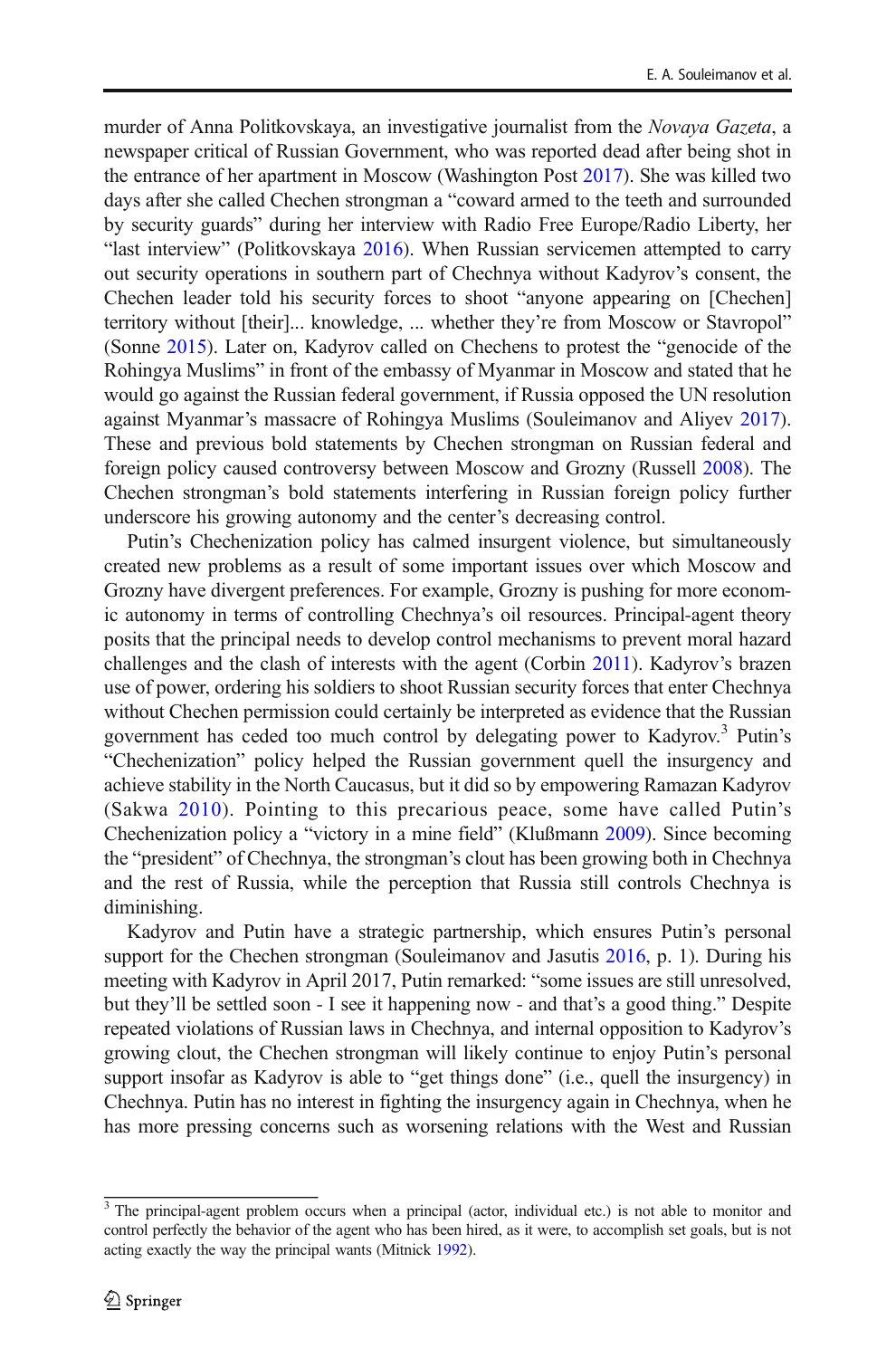involvement in international conflicts (Ukraine and Syria where Kadyrov's forces are fighting on behalf of Russia, but Chechen rebels are fighting on the opposite side).

Putin's Chechenization policy and personal support of Kadyrov is an example of a more general phenomenon of delegation that central authorities have long employed in hopes of defusing communal conflict and civil war in larger, multicultural societies (Hechter [2000\)](#page-14-0).<sup>4</sup> Ramzan Kadyrov is aware of the importance of Putin's support to his rule in Chechnya and fosters his personal ties with President Putin. As the personal "combat infantry of Vladimir Putin" (Yaffa [2016\)](#page-16-0), Kadyrov has attempted to demonstrate strong loyalty (Walker [2015\)](#page-16-0). The Russians, proclaimed Kadyrov, "have rallied around their leader Vladimir Putin" (Walker [2015](#page-16-0)). Kadyrov's personal ties with President Putin have helped him to secure substantial amount of federal subsidies for the reconstruction of Chechnya, and have allowed him to remain immune from federal controls. His personal ties have also enabled Kadyrov to compel and direct the security agencies of Russia operating in Chechnya (Isachenkov [2016](#page-14-0)). While some have predicted that the Chechen strongman would be soon removed from power because he had "gotten out of control" (Galeotti [2015](#page-14-0); Nechepurenko and Dolgov [2015\)](#page-15-0), we argue that his personal ties with President Putin have not only immunized him from being removed from power but have even helped him to increase his power so far in Chechnya. Alexeyeva [\(2010\)](#page-14-0) has also argued that "[t]he impunity and omnipotence of Ramzan Kadyrov depends on the support of…Putin. As long as Putin supports him nobody will touch a hair on Kadyrov's head…."

However, the Russian security services are deeply concerned about the Chechen strongman's increasing power and fear the center is losing too much control. These security services are angered and frustrated by the Chechen leader's disrespect of federal laws and are keen to see him go. There is growing concern in the federal government on the rising clout of the Chechen strongman not only in Chechnya, but also in the rest of Russia. Kadyrov's disrespect of Russian federal laws and his independent leadership style in Chechnya have led to increasing discontent among Russian law enforcement agencies. The rift between the Chechen strongman and Russian security services grew especially after the assassination of Russian opposition leader, Nemtsov, whose death in Moscow is linked to several Chechens close to Kadyrov. The fissure between Russian powerful law enforcement circles and the Chechen strongman deepened when these law enforcement agencies arrested several Chechen suspects linked to Boris Nemtsov's assassination on 27 February 2015. Among the detained, Dadayev was the primary suspect, whom Kadyrov had rewarded a medal and whom he defended as "patriot of Russia" after his detention. The Russian

<sup>4</sup> This is often called "indirect rule" because the center rules by proxy through an ethnic native and has arguably served to defuse the insurgency and contain nationalistic conflict in the North Caucasus (Siroky et al. [2013,](#page-15-0) p. 268). Indirect rule allows the central leaders to establish a distinctive administration in multicultural societies where co-ethnic indirect rulers control their ethnic groups, which is generally perceived as more legitimate (Hechter 2013). In exchange for appointing them, these indirect rulers provide some benefits to the central authorities. These benefits may include taxes, military support in form of manpower during wartime, and containing nationalism. Although indirect rule allows the central authorities to develop special agency relationships with the local rulers (indirect rulers) and contain rising nationalistic conflict, it is not without challenges. A major challenge with indirect rule is the emergence of principal-agent problems, a dilemma that is widely cited in political science (Eisenhardt [1989](#page-14-0)) and economics (Grossman and Hart [1983](#page-14-0)), which stems in this case from appointing Ramzan Kadyrov as the "president" of Chechnya, and devolving power to pro-Russian Chechens rather than controlling Chechnya directly from Moscow.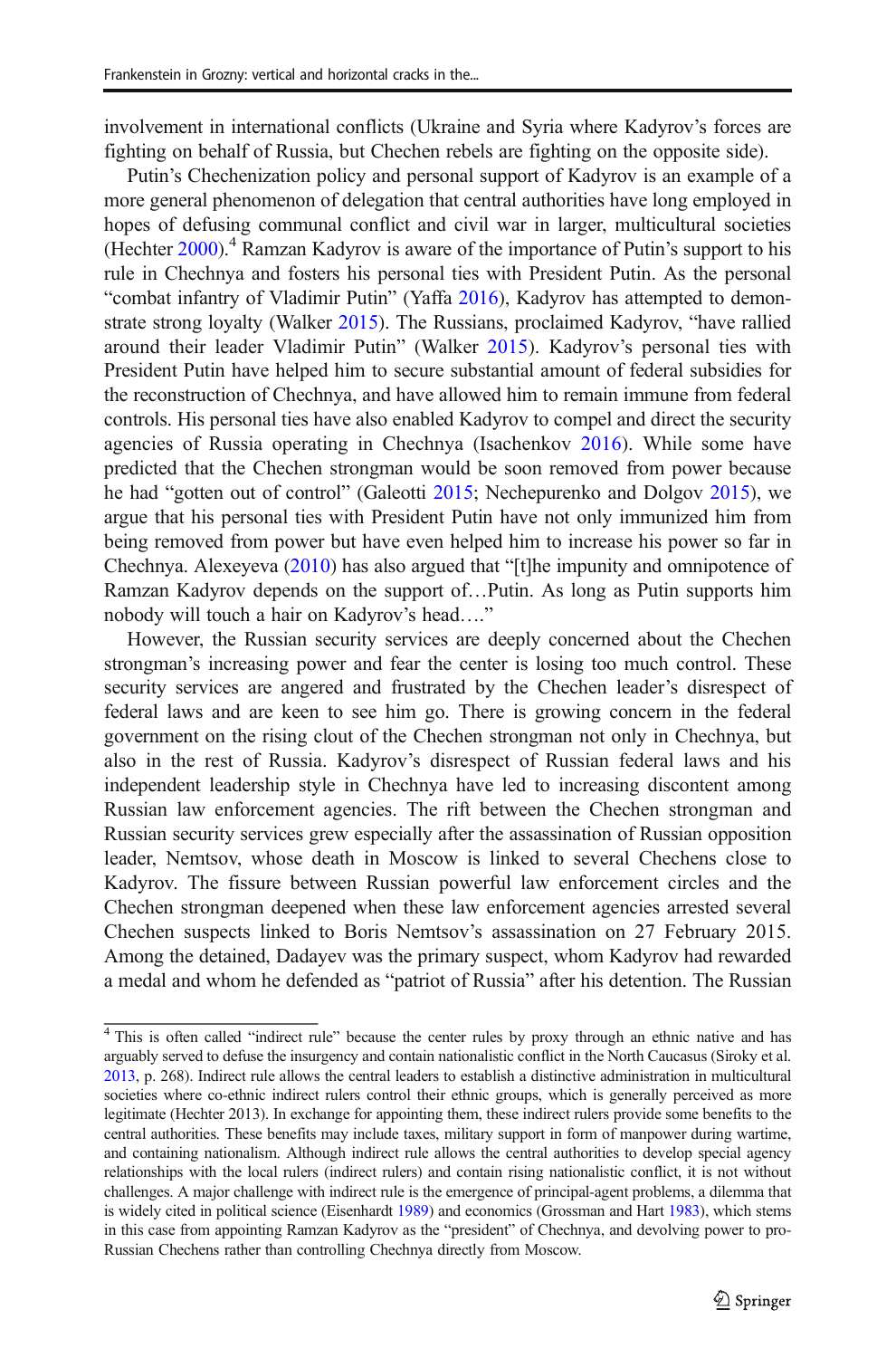siloviki has many times attempted to remove the Chechen strongman from power by linking the assassination of Boris Nemtsov to his men. Although Russian siloviki failed in attempting to remove Kadyrov from the Chechen leadership by using the Nemtsov tragedy, the security services now feel even greater antagonism toward Kadyrov, which has endangered the Chechen leader's position. "Kadyrov's inroads into areas they consider their own preserve", in particular, continue to feed the resentment of the security services (Nemtsova [2015](#page-15-0)).

The Guardian reports that "nobody in Moscow has ever liked Kadyrov" (Walker [2015\)](#page-16-0). This is due, according to some, to abnormal functioning of local institutions in Chechnya, such as the police, courts, and prosecution offices. In particular, it is reported that top authorities are appointed from pro-Russian Chechens, except some from Russian Federal Security Service (Walker [2015](#page-16-0)). While analyzing the political processes in Chechnya, Gennady Gudkov, a former KGB agent, argued that "the price for Russia of 'peace' in the Caucasus … [was] the de facto semi-independence of Chechnya" (Walker [2015](#page-16-0)). Although Putin's Chechenization is widely viewed successful in pacifying the restive region, Russian law enforcement agencies interpreted the 2014 early December insurgent attacks as an indication of the Chechen strongman's failure to stem the insurgency in Chechnya (Souleimanov and Jasutis [2016,](#page-16-0) p. 2). In response to the Chechen strongman's bold statement regarding killing Russian security forces that enter to Chechnya without his consent, Russia's Ministry of Internal Affairs made an immediate announcement, calling his statement "unacceptable," and declaring that the police from Stavropol notified Chechen police forces about the operations in Grozny (Reuters [2015\)](#page-15-0). Russia's law enforcement agencies are closely observing Kadyrov's growing clout and are very concerned about the Kremlin's diminished power in Chechnya (Falkowski and Żochowski [2015\)](#page-14-0).

Putin's support for the Chechen leader has produced a divide within the Russian ruling elite, which questions his loyalty. Many Chechen leaders from the Yamadayevs and the elder Kadyrov fought against Russian troops, so the latest Kadyrov would not be an outlier (De Waal [2015](#page-14-0)). The biggest threat to Kadyrov's position in Russia is likely to come from Russian siloviki, which have consistently argued for sacking Kadyrov (Lipman [2015\)](#page-15-0). Kadyrov's disrespect of federal laws and his unconventional rule in Chechnya threaten the stability of region and his hold on power. Meanwhile, not only are Russia's top federal law enforcement agencies resentful and angered, but so too is the Russian opposition whom the Moscow-backed strongman recently threatened. Alexei Navalny, a major Russian opposition leader, for example, stated that interrogating Ramzan Kadyrov would be his top priority task if he wins the incoming presidential election (Fishman and Litvinova [2017\)](#page-15-0). Hence, the opposition against the Chechen strongman's growing clout is on rise.

The strong resentment of Russian security circles has presented Putin with a serious dilemma. The fissure between the two pillars of Putin's power (Russian siloviki and Kadyrov) has pushed him "run into a really serious problem" (quoted in Bleiweis [2015\)](#page-14-0). While Kadyrov has been an important figure for Putin to make North Caucasus stable, the Russian security services play a central role in sustaining the Russian leader's power and personal security. Indeed, Putin is not interested at sacking Kadyrov from the Chechen leadership as long as Kadyrov plays that role by preventing the emergence of new insurgency movement in Chechnya and by containing Chechen nationalism. However, these benefits are weighed against the costs Putin faces if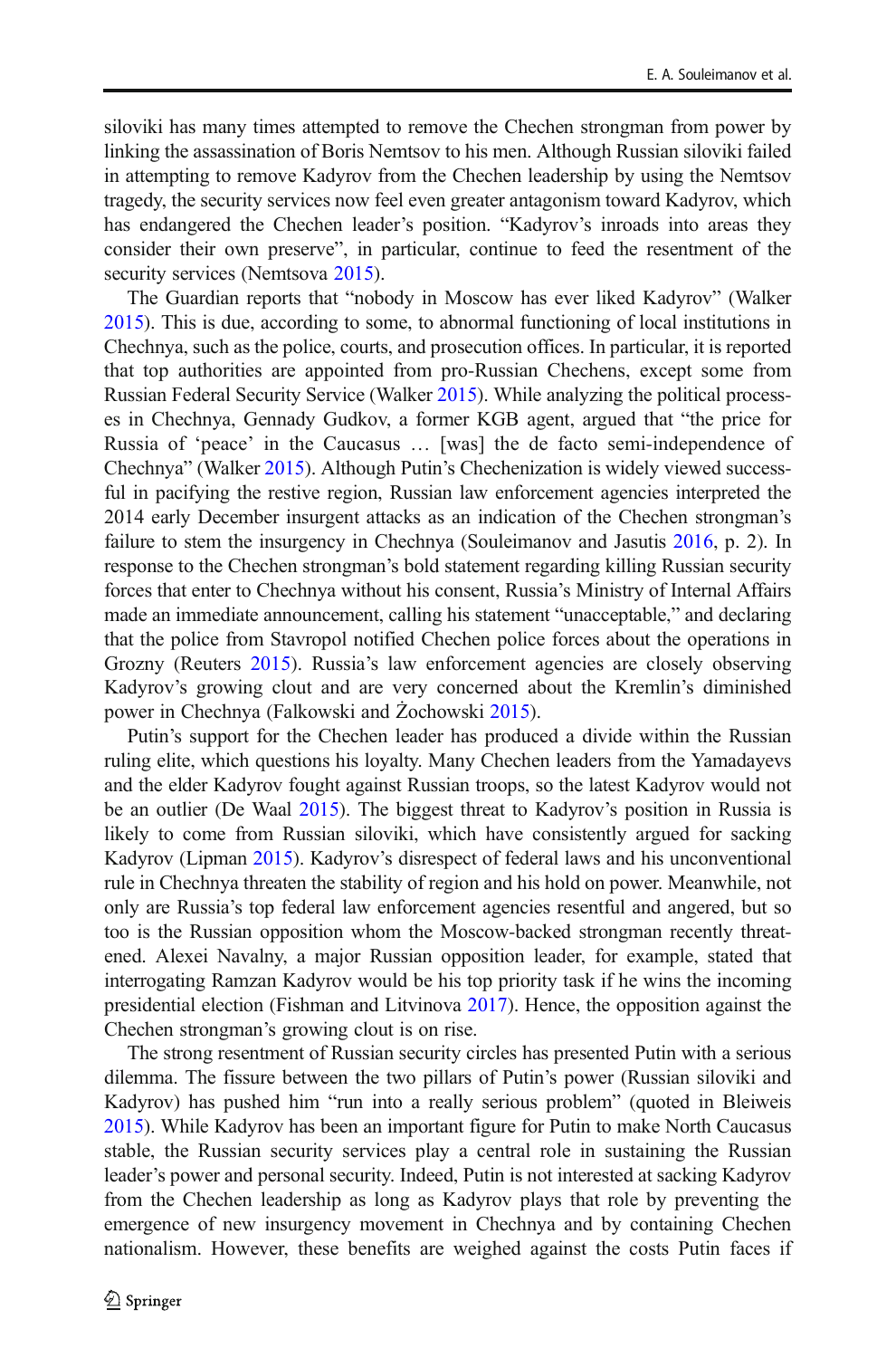Kadyrov challenges the Russian security services, which are central to Putin's hold on power.

To mitigate these costs, President Putin may allow the Russian law enforcement agencies to restrain use measures against the Chechen strongman's growing power (Goble [2015;](#page-14-0) Jobe [2015\)](#page-15-0). This could shake the power structure in Chechnya. A poll conducted by the Echo radio station indicated that 58% of people in Moscow would support the FSB, while only 6% of these people would back the Chechen leader, if an open public hostility breaks out between Kadyrov and FSB (Ramani [2015](#page-15-0)). Once the cost of keeping Kadyrov in power in Chechnya rises for President Putin, he is likely to cease his support for the Chechen strongman. Hence, Putin's personal support for the Chechen leader is critical, not indefinite, and may diminish as pressures grow from both Russian siloviki. Thus, whereas Putin's support for Kadyrov is still his best option, it is not unconditional.

In sum, vertical grievances in Kadyrov-Moscow relationships are growing. Russian siloviki antagonized by the Chechen strongman and his clout in regional and federal politics are currently counterbalanced by Putin's personal support for Kadyrov, but the scales could tip against Kadyrov if Putin feels he has gone too far (e.g., kills Russian soldiers in Chechnya, interferes in foreign policy), asks for too much (more control over oil revenues), or becomes redundant (cannot contain the insurgency). Consequently, the end of President Putin's support for Kadyrov's leadership is likely to bring up with the ultimate collapse of the fragile indirect rule established between Moscow and Grozny. Once indirect rule shows cracks, the already present horizontal cracks in Kadyrov's rule will be activated. These developments could quickly transform the frozen conflict into a violent thaw and then into a new civil war in the North Caucasus.

#### Horizontal grievances

Although today's Chechnya is entirely different than it was in the 1990s, horizontal grievances remain persistent, especially among the youth. Many groups and actors within Chechnya are waiting for a propitious time to commence violence Chechnya, if he proves unable to contain insurgent violence (e.g., due to internecine fighting), or if he demands too much (e.g., more economic influence over Chechnya's oil sector). Putin's patronage, and Kadyrov's repression against insurgents and their families, has often required that locals delay revenge (Souleimanov and Siroky [2016](#page-16-0)), but the embedded antagonism between Kadyrov and local population in Chechnya has only gone underground—not disappeared. From time to time, violence erupts in the republic, with local youth, usually unrelated to jihadists, carrying out de facto suicidal attacks in order to retaliate against the wrongs inflicted on them or their families (Souleimanov and Aliyev [2015b](#page-16-0)). The Crisis Group's two reports during 2012 stated that militant attacks in Chechnya targeting police or other governmental forces are still widespread. Meanwhile, many small jihadist groups in mountainous regions would readily appear in the urban places once Kadyrov's rule shows signs of shaking, for the Chechen and Russian government's "harsh measures do little to convince radicalized parts of the population to give their allegiance to the Russian state, ... [which] stimulate a new generation of disillusioned youth to "go to the forest" in search of revenge or a different political order" (International Crisis Group [2012,](#page-14-0) p. 1).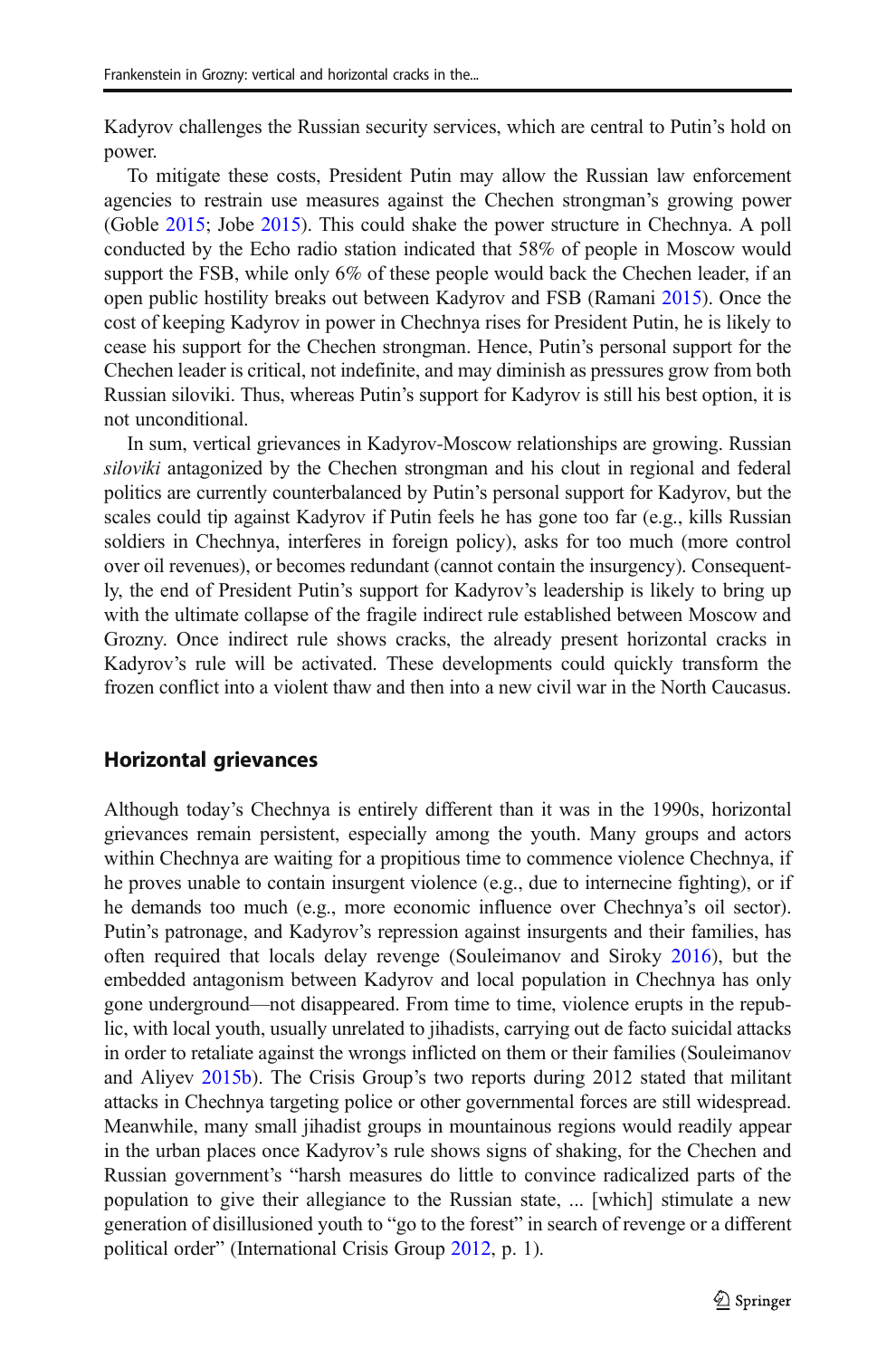Repression in Chechnya is strongly tied to the tradition of blood feud and revenge embedded in societies across North Caucasus. While anthropologists have explored the phenomenon of blood feud and revenge, it remains underappreciated in political science and conflict studies, and is undervalued as a cause of rebellion, violence, and irregular warfare particularly in tribal societies (Chagnon [1988](#page-14-0), p. 985). Whereas "ethnic or religious hatred, political oppression, political exclusion, and economic inequality" have been cited as primary "grievance" reasons that cause irregular wars (Collier and Hoeffler [2004\)](#page-14-0), blood revenge is typically missing from this list of grievances that motivate individuals to join rebellions and engage in violent conflict (Souleimanov and Aliyev [2015a\)](#page-16-0).

Blood feuds could turn this frozen conflict quickly toward violent thawing, however. Blood feud, known as "the practice of seeking blood retribution for a grave offense committed against an individual or his or her relatives," is particularly persistent in Chechen society (Souleimanov and Aliyev [2015a,](#page-16-0) p. 158). The Vaynakh people, who are comprised not only of Chechens, but also the Ingush and the Kists in northern Georgia, synthesized their *adat* (local customary rules) with their Islamic faith,<sup>5</sup> even though the two are incompatible in some aspects, particularly blood feud and revenge. Where *adat* law clashed with *sharia*, the former has largely prevailed (Hughes [2001](#page-14-0), p. 19; Lazarev, [2017](#page-15-0)). This divergence from "pure faith" (murtaddun) has often caused a rift between the local Chechens and incoming jihadists. Whereas some scholars have studied the Chechen conflict as a part of jihadist ideological war, rather than Chechen fighting for independence and freedom, and then describe it as a battlefield where jihadist groups are fighting to create an Islamic Caliphate (see Toft and Zhukov [2015\)](#page-16-0), blood feud within the North Caucasus has gained less scholarly attention as a source of mobilization (Souleimanov and Ditrych [2008](#page-16-0); Souleimanov and Aliyev [2015a](#page-16-0)).

Chechnya's fight is more strongly connected to cultural values than religious ones. After the fall of the Soviet Union, Chechnya became Russia's primary source of organized crime, which the Chechen brotherhood (bratva) ran. Three of the six major organized gangs in Russia are Chechen: the Tsentralnaya, the Ostakinskaya, and the Aytomobilnaya (Williams [2014\)](#page-16-0). These Chechen gangs have spread across Russia and developed financial ties abroad. They compete with other Russian gangs in Moscow and are known to have successfully bribed Russian officials to acquire intelligence information. Some of these organize crime gangs came back to their native land to protect it from Russian troops and have contributed arms and ammunition in defense of Chechnya. However, these gangs view themselves as Chechen patriots, rather than religiously motivated Chechens, and thus have generally refrained from contributing to Islamic groups and causes in Chechnya (Laqueur [2000](#page-15-0)).

Although customary law and blood feud have faded among major Caucasian ethnic groups, they still persist in many places as a form of collective responsibility (Souleimanov [2007](#page-16-0), pp. 26–30). Dishonoring one member of the clan implies dishonoring the entire clan, and refusal to take revenge could be interpreted as sign of weakness. The emergence of the insurgency in Chechnya is closely tied to the *adat* rule of blood feud (Souleimanov and Ditrych [2008\)](#page-16-0). When the clans use blood feud, "conflict is sure to spread like wildfire; since: 'if you insult my brother [relatives]... I will avenge myself on you and your relatives and comrades at any cost'" (Souleimanov

<sup>&</sup>lt;sup>5</sup> The Vaynakh people embraced Islam in fifteenth and sixteenth centuries.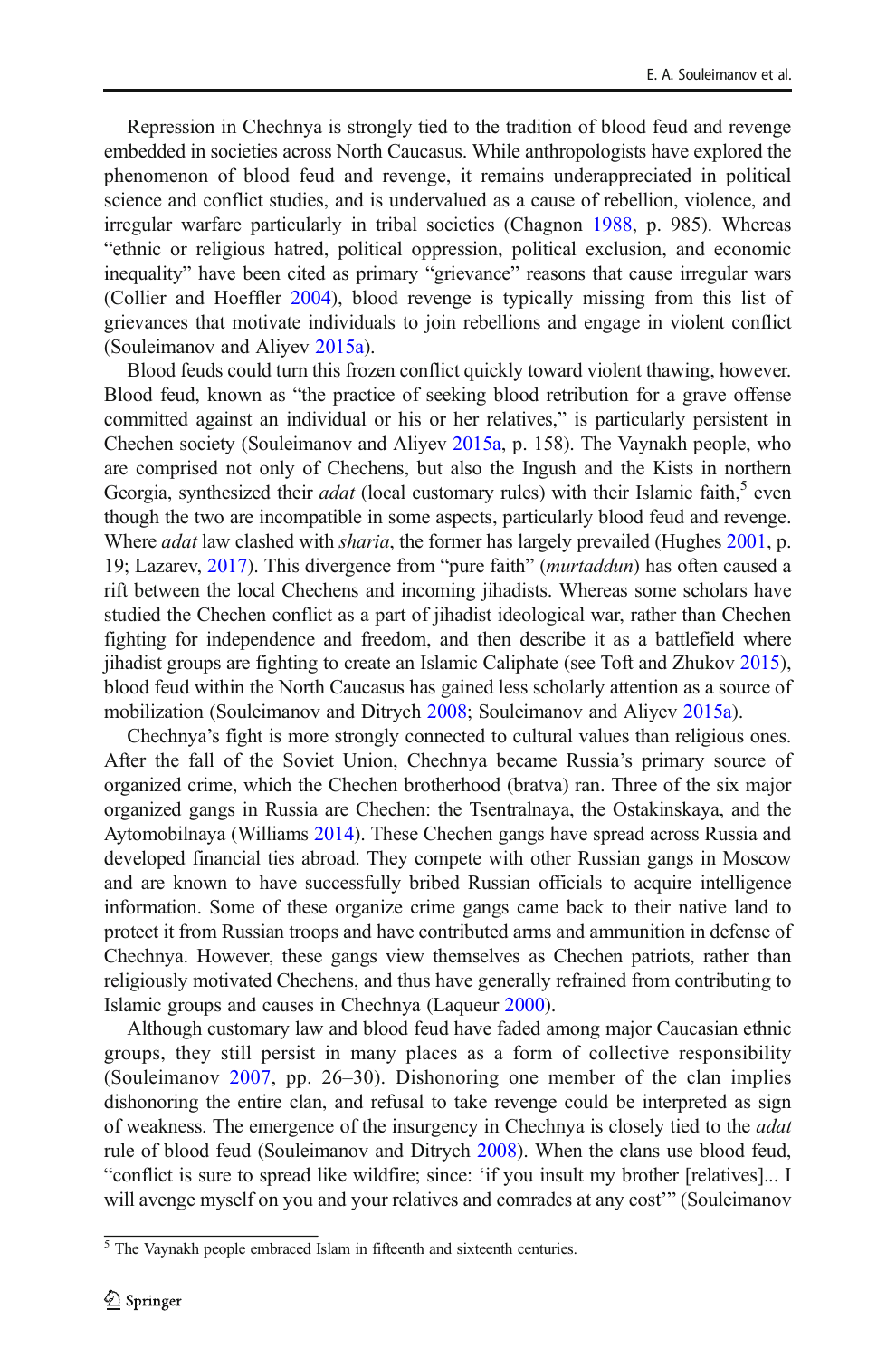and Ditrych [2008](#page-16-0), p. 1220). While local jihadism has been a driving force for ideological resistance, blood feud has also mobilized local people to carry out attacks against local pro-Moscow forces that have indirectly or directly have insulted them. Blood feuds are trans-generational: younger Chechens have been involved in blood feud and have committed violence in response to offenses carried out in the past, since they see themselves as having responsibility for taking revenge against those who killed or raped their family members and bombed their homes. Therefore, revenge "remains the domain of younger men" (Souleimanov and Ditrych [2008,](#page-16-0) p. 1220).<sup>6</sup> As a result, blood feud and revenge form an essential part of horizontal grievances in the Chechen conflict and could readily serve as the basis for renewed mobilization.

At a minimum, the persistence of blood feud in Chechnya indicates that there is a ready pool of Chechen youth ready to take revenge against his clan and rule in Chechnya. Particularly the younger generation of Chechens sees Kadyrov's forces and his clan, rather than federal forces, as the main enemy. Recent attacks against pro-Moscow Chechen police symbolize that some of these horizontal grievances are coming to the surface, e.g., the armed intrusion into the homes of pro-Russia Chechen police officers, opening fire on the police in different places in Grozny in December 2016 (Aliyev [2017\)](#page-14-0), and attacks against police officers in Geldagan village and Shali town in January 2017 that killed at least two kadyrovtsy and two police officers (Hauer [2017\)](#page-14-0). Nine attackers and over one hundred people from different regions of Chechnya were arrested. The relatives of the gunmen were arrested, and many relatives were fired from their working places and faced collective punishment. Some were forced to leave Chechnya fearing that their homes would be burned down. Kadyrov's practice of collective punishment has angered many Chechens (Bigg, [2016\)](#page-14-0). In fear of putting their family members in jeopardy, many Chechens have attempted to keep a low profile, even though they are deeply "antagonized by the brazen-fadedness and impunity of the *kadyrovtsy* and local police" (Souleimanov [2017\)](#page-16-0).

The police reports suggest that the attackers are mainly young Chechens who have grown up during Kadyrov's tenure and did not directly experience the violence during the late 1990s and early 2000s (Fuller [2017\)](#page-14-0). Police reports also suggest that the majority of these gunmen are the sons of combatants who lost their lives during the first and second Chechen wars. The characteristics of their attacks also hint at inexperienced revenge seekers. While older generations of the fighters see Russia as their central enemy and have concentrated on attacking Russian security and military forces, the new generation of Chechens perceives Kadyrov and the kadyrovtsy as the primary adversary (Fuller [2017](#page-14-0)).

Violence across towns and villages in Chechnya during 2016 (Souleimanov [2017](#page-16-0)) suggests that the conflict is far from over and could easily reignite and escalate. The attacks provided a small taste of the pool of resentful Chechens that are waiting to challenge Kadyrov's power once the first signs that support from Moscow are slipping. While the Chechen authorities have blamed these attacks on masterminds from the Islamic State in Iraq and Syria (ISIS), there is little concrete evidence of a direct link between Chechen attackers and ISIS. Chechen law enforcement closely monitors all

<sup>&</sup>lt;sup>6</sup> An interesting fact about the gunmen is their inexperience, which is visible in their attacks and suggests that they do not have links to existing insurgency-based training.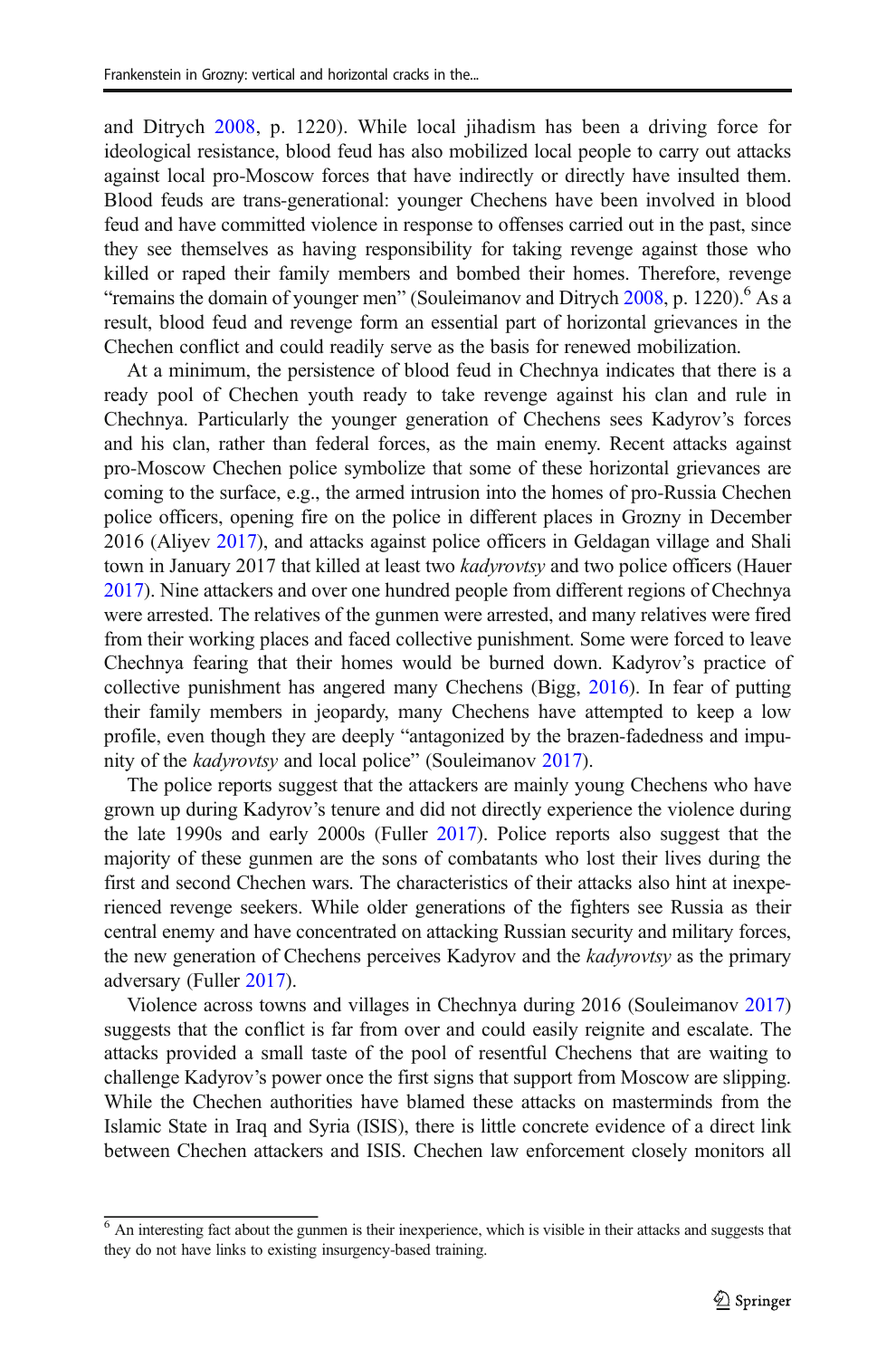communication channels in Chechnya, and would likely have had some evidence, if the allegations were true.

Although organized violence in Chechnya is largely over, many adult Chechens have a strong sense of insecurity, due to the long-lasting destruction, torture, devastation, and persistent exposure to violence. Whereas Chechenization has brought stability and security to the streets, Chechens still have fresh memories of being wronged and harbor these historical grievances, awaiting the opportunity to seek revenge and restore their family honor. One qualitative study about the mental health and psychological problems among the Chechen adults affected by the conflict finds that "Chechens reported mental health and psychosocial problems similar to those experienced in other post-conflict settings" (Nguyen et al. [2016](#page-15-0), p. 1). The authors of the study conclude that "the description of 'emotional blowing' ... in Chechen asylum seekers ... fits within a cluster of cultural concepts of distress featuring anger that has been identified in other conflict-affected populations" (Nguyen et al. [2016,](#page-15-0) p. 1). In sum, thousands of locals appear to be in the state of postponed blood feud toward Kadyrov, his clan, and his personal army, kadyrovtsy.

The rule-by-fear machine that the Chechen leader has set up in Chechnya has generated many horizontal grievances while discouraging locals from retaliating against his regime. Fear of extermination at the hands of the Kadyrov and his personal army keeps most prospective avengers at a bay. He uses information on the ground to impede coordinated violence against him and his forces. He has also used violence against the relatives of Chechens that protest against him in European capitals. As a result, many Chechens remain silent in order to protect themselves as well as their relatives (Souleimanov [2016](#page-16-0)), so it is difficult to estimate the degree of discontent. Human rights organizations and observers have been alarmed by killings, tortures, and the use of massive indiscriminate violence in Chechnya where mass graves have been discovered. Practices based on collective punishment and kin killing have deepened the grievances among local Chechens (Uzzell [2005\)](#page-16-0), while rendering retaliation unreasonable in view of repercussions.

The kadyrovtsy have been "much more dangerous for local residents in terms of persecuting entire families [than Russian federal troops,] ... [since] the federal troops simply don't have such complete information about the local residents" (Jamestown North Caucasus Weekly [2005](#page-15-0)). *Kadyrovtsy* "terrorize the population, kidnap and ... torture people" (Yaffa [2016](#page-16-0)). This has generated new groups of young people who are ready to retaliate at any cost and have kept the conflict alive through sporadic uses of violence, which led to the death of several members of kadyrovtsy and police during 2016 (Souleimanov [2017](#page-16-0)).

Kadyrov's ability to suppress insurgent groups and the many Chechen youth that opposed his rule in Chechnya with impunity hinges on Putin's patronage. Putin's pre-electoral promise was to eliminate the insurgency in the North Caucasus, which he achieved through his Chechenization policy. This form of indirect rule through Kadyrov has created new grievances, but these have not yet led to a new civil war because Kadyrov has been able to "get the job done" for the most part, but there are unresolved issues that lie unresolved beneath the apparent stability in the restive region. The tradition of blood revenge means that retaliation is just a matter of time.

In addition to the aforementioned horizontal and vertical grievances, there are also signs of an internal fissure between Kadyrov and the *kadyrovtsy*. Some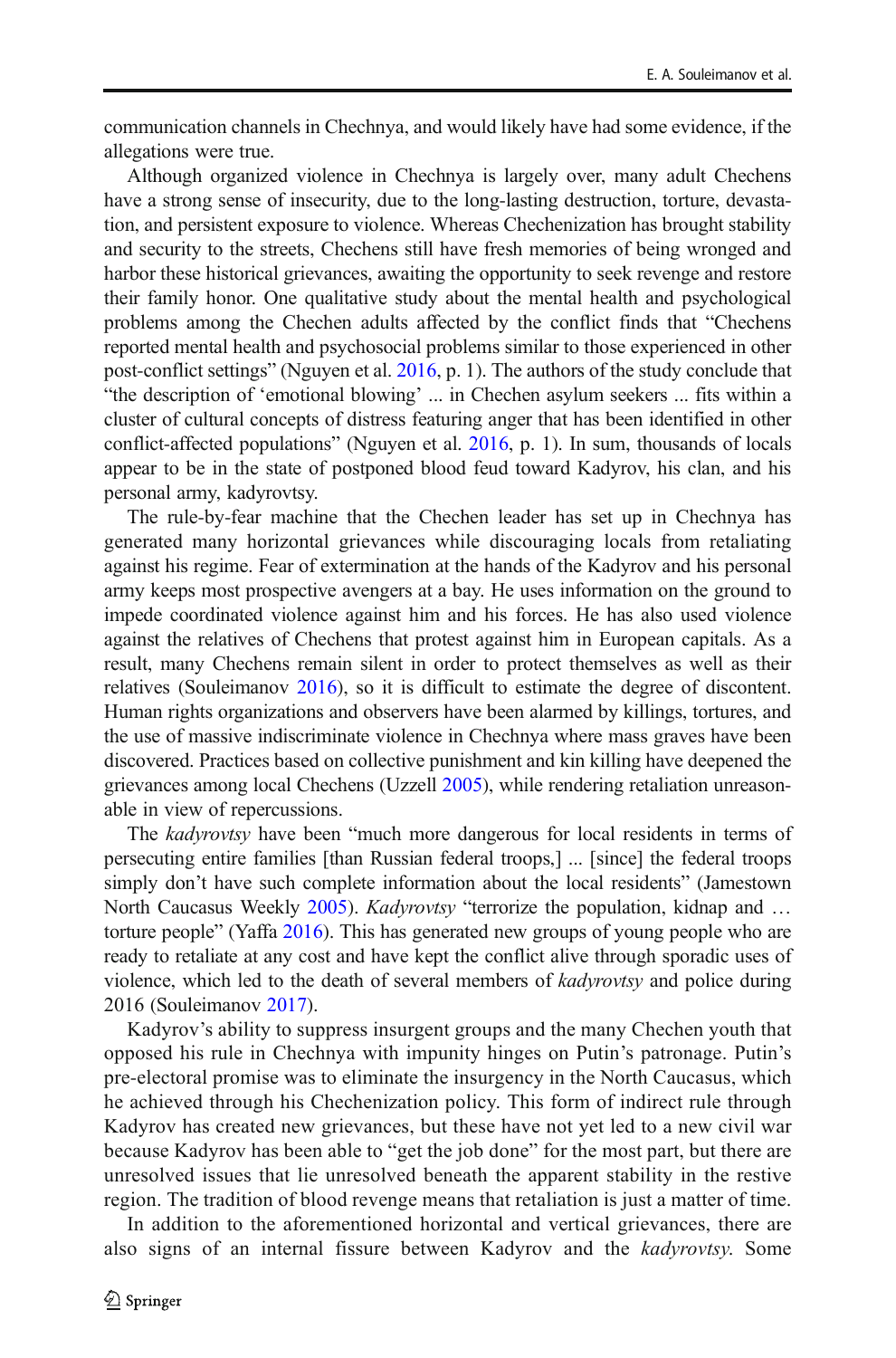insiders suggest that certain factions within the *kadyrovtsy* are angered by his illmannered behavior and feel disrespected. Kadyrovtsy have been the primary force in Chechnya ensuring security and stability. Although the kadyrovtsy were established mainly (70%) from "boeviki" (rebel groups against Russia during Chechen wars) long before Ramzan Kadyrov became the Chechen presidency, it became a primary tool for his persecution machine, preserving his brutal regime and keeping control in Chechnya. The Kadyrov clan helped Russia "Chechenise" the conflict and put a lid on the insurgency in the North Caucasus (Šmíd and Mareš [2015](#page-15-0), p. 656). Became influential only after the Second Chechen War, following his father, Akhmat Kadyrov's defected to the Russian side. While kadyrovtsy initially referred to the armed men who formed Ramzan Kadyrov's personal army, it later came to mean all representatives from Kadyrov's regime. Although kadyrovtsy did not have any legal status when it was established, it slowly came to be the "main COIN force" in Chechnya and became very hierarchical (Souleimanov and Aliyev [2015b](#page-16-0)). In particular, family and clan ties determined the structure of the *kadyrovtsy* with members from the *teip* and *nek'e* around the Chechen leader as security forces.

It is important to recall that it initially was not only *kadyrovtsy* that aligned with Russian federal forces, but also other secessionist militias and private armed groups established by different Chechen warlords. These groups included *yamadayevtsy*, baysarovtsy, and kakiyevtsy. While the kadyrovtsy and the kakiyevtsy both were linked to the Ministry of the Interior, the baysarovtsy was connected to the Ministry of Defense and the *yamadayevtsy* with the FSB.<sup>7</sup> The establishment of these military groups enabled Putin to "Chechenise" the conflict and to devolve power to pro-Russian forces (Souleimanov [2007\)](#page-16-0). Out of this power competition, only two groups, kadyrovtsy and yamadayevtsy, survived by 2008. The clash between these groups in April 2008 in Gudermes signaled the end of yamadayevtsy. Kadyrov discharged Sulim Yamadayev from Vostok battalion commandership. Ruslan Yamadayev, the eldest brother, was killed in Moscow. Sulim Yamadayev was injured and forced to leave for Dubai where he was shot dead (Parfitt [2009;](#page-15-0) Barry [2009](#page-14-0)). This gave the *kadyrovtsy* a monopoly as the most powerful paramilitary unit in Chechnya.

Nonetheless, there appear to be some cracks in Kadyrov's inner circle. In particular, some part of kadyrovtsy resent his harsh and idiosyncratic ruling not only in Chechnya, but also within his own clan and kadyrovtsy. For instance, those kamadayevtsy that have turned into "kadyrovtsy" continue to hold a grudge against Kadyrov and his clan (Souleimanov [2017](#page-16-0)). Some kadyrovtsy are ready to support the steps taken by Alikhan Muzayev, who was Kadyrov's personal bodyguard and who was killed because of a plot against the Chechen authorities (Fuller  $2017$ ).<sup>8</sup> From whichever angle we examine this current regime, its stability seems at best tenuous and a violent thaw appears imminent that pushes the region back into civil war.

 $^7$  For a detailed discussion of private armies, and secessionist militias the Chechen warlords established based clan structure, and defected to Russian federal forces, please see Smíd and Mareš (2015).

 $\delta$  Along with growing vertical and horizontal grievances, there is an emerging resentment between Kadyrov and his personal army, kadyrovtsy.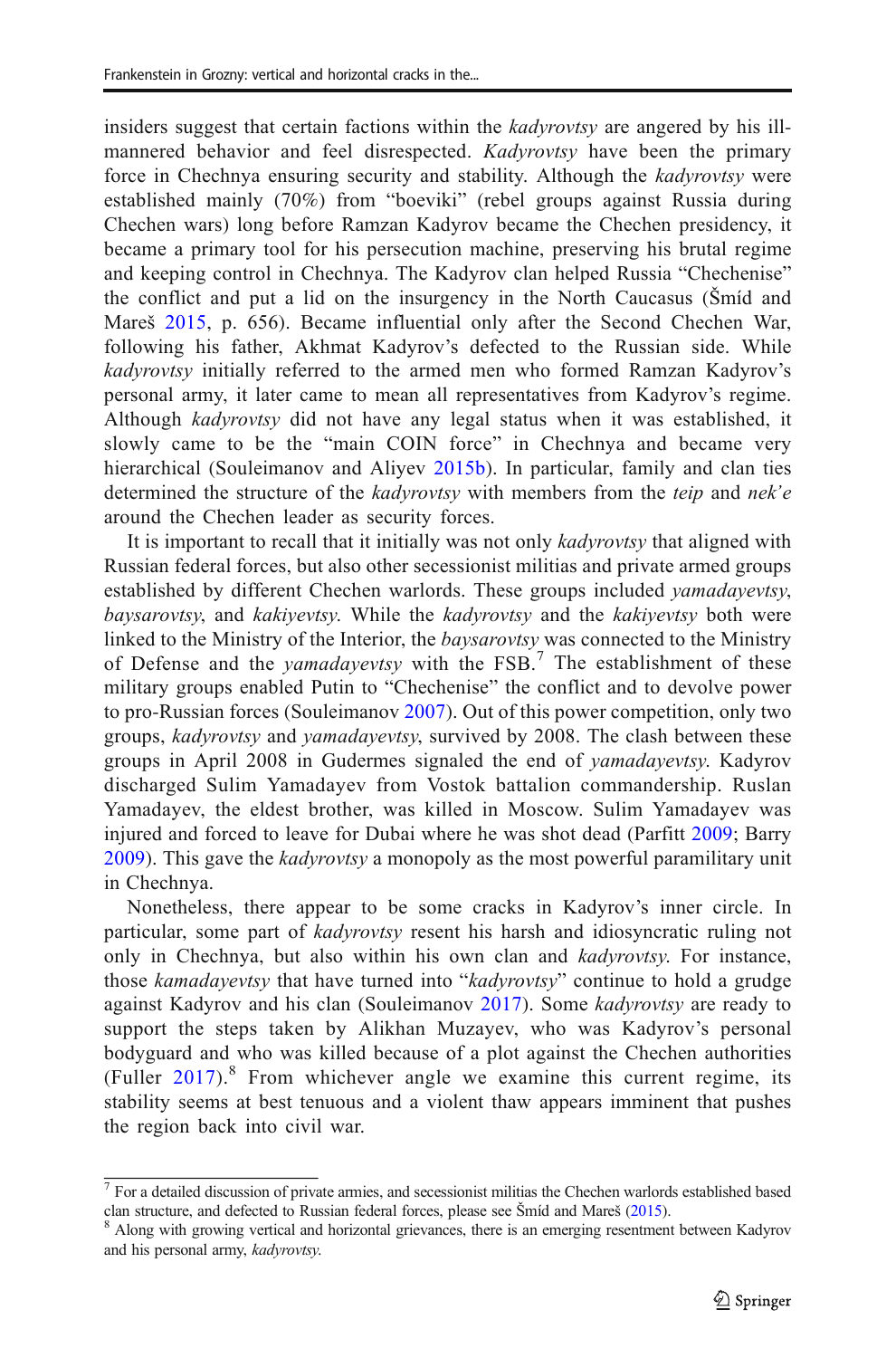# Conclusion

Grievances are growing in Chechnya and the foundation of Kadyrov's rule has multiple cracks. It should not surprise us therefore when the violent thawing of the Chechen conflict becomes all but obvious, even though it may continue to be referred to as a "frozen conflict." First, the antagonism between Russian law enforcement agencies and the Chechen strongman Kadyrov is increasing. The Russian siloviki are deeply angered by Kadyrov's idiosyncratic ruling and his interference in federal politics. These pressures from the Russian *siloviki* are counterbalanced by Putin's personal support for Kadyrov. This is the only reason Russian officials have been silent over the Chechen leader's bold statement regarding federal politics and Russian foreign policy. Meanwhile, Kadyrov pushes for more power and more economic influence, particularly over Chechnya's oil sector. The financial crisis in Russian after the fall of oil prices and US sanctions led to the reduction of federal transfers to North Caucasus Republics, which has also strained relations between Moscow and Grozny (Souleimanov and Aliyev [2018\)](#page-16-0).

Second, the horizontal grievances between Kadyrov and the local population have become more pronounced. Thousands of locals appear to be in the state of postponed blood feud toward Kadyrov, his clan, and his personal army, and along with growing vertical and horizontal grievances, there is an emerging resentment between Kadyrov and his personal army, kadyrovtsy. Fear of extermination at the hands of the Kadyrov and his personal army is the only thing keeping prospective avengers at a bay. Kadyrov has put in motion a brutal machine of persecution aimed at the guilty and their family members, based on access to information on the ground that has allowed him to impede coordinated violence against him and his forces. For these reasons, the local insurgency has been weakened, but it is not defeated. From time to time, violence erupts in the republic, with local youth, usually unrelated to jihadists, carrying out de facto suicidal attacks in order to retaliate against the wrongs inflicted on them and their families. Should support for Kadyrov wane in Moscow, locals will retaliate against Grozny and Russian troops stationed in the republic *en masse* and with a vengeance. This would likely strengthen the local insurgency, which has a comparative advantage and specialization in violence (Bates et al.  $2002$ ).<sup>9</sup>

This analysis reveals cracks in the foundation of the frozen conflict in Chechnya, which render it dynamic and trending toward renewed violence. Putin has claimed a small victory in exchange for ceding control by installing Kadyrov as his indirect ruler in Chechnya. The presence of both vertical and horizontal cracks, the Russian law enforcement services' resentment of Kadyrov's rule, and the anger of repressed local population toward him and his personal army represents threats to the Chechen leader's power. The glue that holds it all together is Putin's support, which is not unconditional but depends on Kadyrov's ability "to get the job done." It is hard to predict how rapidly the conflict might escalate, but one thing seems certain—the status quo is untenable in the longue durée.

 $\frac{9}{9}$  In addition, there is some evidence of emerging tensions between Kadyrov and his personal army, the kadyrovtsy. According to some insiders, many feel antagonized and resentful because of his ill-treatment of his subordinates.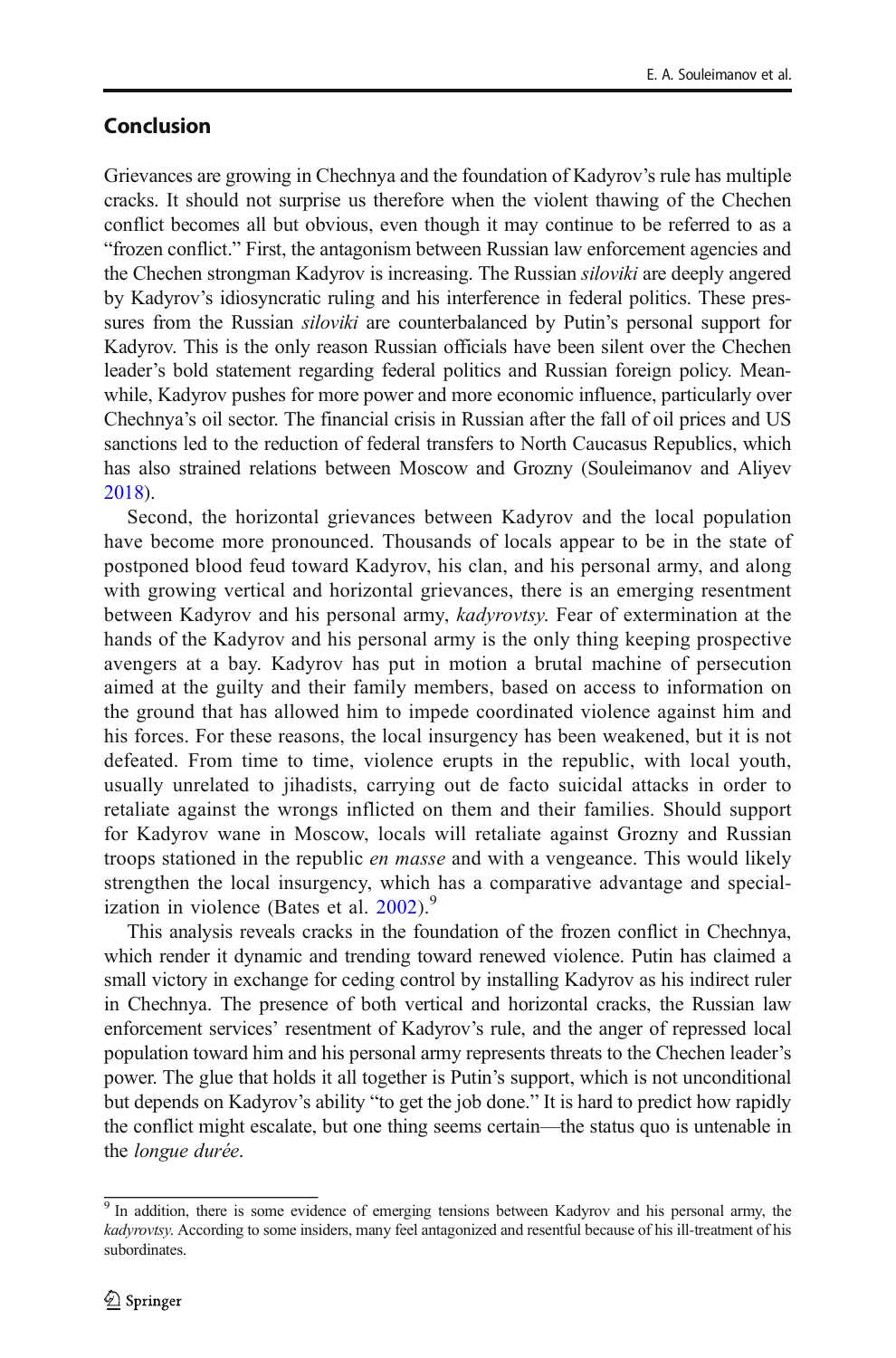# <span id="page-14-0"></span>References

- Alexeyeva L (2010) The Kremlin's Chechen dragon. [http://www.nybooks.com/daily/2010/05/27/kremlins](http://www.nybooks.com/daily/2010/05/27/kremlins-chechen-dragon/)[chechen-dragon/.](http://www.nybooks.com/daily/2010/05/27/kremlins-chechen-dragon/) Accessed 19 November 2017
- Aliyev H (2017) Islamic State-inspired attacks continue in Chechnya. [https://www.cacianalyst.](https://www.cacianalyst.org/publications/analytical-articles/item/13425-islamic-state-continues-to-strike-in-chechnya.html) [org/publications/analytical-articles/item/13425-islamic-state-continues-to-strike-in-chechnya.html](https://www.cacianalyst.org/publications/analytical-articles/item/13425-islamic-state-continues-to-strike-in-chechnya.html). Accessed 19 November 2017
- Arutunyan A (2017) Why Putin won't get tough on Kadyrov. [http://www.ecfr.eu/article/commentary\\_why\\_](http://www.ecfr.eu/article/commentary_why_putin_wont_get_tough_on_kadyrov_7278) [putin\\_wont\\_get\\_tough\\_on\\_kadyrov\\_7278.](http://www.ecfr.eu/article/commentary_why_putin_wont_get_tough_on_kadyrov_7278) Accessed 8 November 2017
- Barry E (2009) Dubai police link murder of Chechen to Russian. [http://www.nytimes.com/2009/04/06](http://www.nytimes.com/2009/04/06/world/europe/06chechnya.html) [/world/europe/06chechnya.html](http://www.nytimes.com/2009/04/06/world/europe/06chechnya.html). Accessed 9 November 2017
- Basnukaev M (2014) "Reconstruction in Chechnya", in Le Huérou, A., Merlin, A., Regamey, A. and Sieca-Kozlowski, E. eds., 2014. Chechnya at war and beyond (Vol. 56). Routledge. Pp.76-89
- Bates R, Greif A, Singh S (2002) Organizing violence. J Confl Resolut 46(5):599–628
- Bigg C (2016) Kadyrov's collective punishment, public shamings anger Chechens. [https://www.rferl.](https://www.rferl.org/a/russia-chechnya-kadyrov-collective-punishment-shamings/27472027.html) [org/a/russia-chechnya-kadyrov-collective-punishment-shamings/27472027.html](https://www.rferl.org/a/russia-chechnya-kadyrov-collective-punishment-shamings/27472027.html). Accessed 19 November 2017
- Bleiweis S (2015) Standoff amongst Russia's power elite in wake of opposition leader's murder, Foreign Policy Association. [https://foreignpolicyblogs.com/2015/03/23/standoff-amongst-russias-power-elite-in](https://foreignpolicyblogs.com/2015/03/23/standoff-amongst-russias-power-elite-in-wake-of-opposition-leaders-murder/)[wake-of-opposition-leaders-murder/](https://foreignpolicyblogs.com/2015/03/23/standoff-amongst-russias-power-elite-in-wake-of-opposition-leaders-murder/). Accessed 4 March 2018
- Cairo C (2014) The new Chechnya. What happened after the two wars (Bachelor's thesis, Università Ca'Foscari Venezia)
- Caryl C (2014) Why Sochi?. <http://www.nybooks.com/daily/2014/02/05/why-sochi-russia-olympics/>. Accessed 19 November 2017
- Chagnon NA (1988) Life histories, blood revenge, and warfare in a tribal population. Science, pp. 985–92
- Collier P, Hoeffer A (2004) Greed and grievance in civil war. Oxf Econ Pap 56(4):563–595
- Corbin E (2011) Principals and agents: Syria and the dilemma of its armed group allies. Fletcher F World Aff 35(2):25–46
- Dannreuther R, March L (2008) Chechnya: has Moscow won? Survival 50(4):97–112
- De Waal T (2015) Kadyrov's menace casts a shadow over Moscow. [https://themoscowtimes.](https://themoscowtimes.com/articles/kadyrovs-menace-casts-a-shadow-over-moscow-45266) [com/articles/kadyrovs-menace-casts-a-shadow-over-moscow-45266](https://themoscowtimes.com/articles/kadyrovs-menace-casts-a-shadow-over-moscow-45266). Accessed 28 February 2018
- Eisenhardt KM (1989) Agency theory: an assessment and review. Acad Manag Rev 14(1):57–74
- Falkowski M, Żochowski P (2015) Russia: Kadyrov is in conflict with the law enforcement agencies. [https://www.osw.waw.pl/en/publikacje/analyses/2015-04-29/russia-kadyrov-conflict-law-enforcement](https://www.osw.waw.pl/en/publikacje/analyses/2015-04-29/russia-kadyrov-conflict-law-enforcement-agencies)[agencies](https://www.osw.waw.pl/en/publikacje/analyses/2015-04-29/russia-kadyrov-conflict-law-enforcement-agencies). Accessed 19 November 2017
- Fayutkin MD (2009) Stabilization & reconstruction of nations after military conflict: Afghanistan and Chechnya case studies. Comp Strateg 28(4):367–372
- Fuller L (2017) Will Kadyrov reap the whirlwind in Chechnya? [https://www.rferl.org/a/caucasus-report](https://www.rferl.org/a/caucasus-report-chechnya-kadyrov-attacks/28302929.html)[chechnya-kadyrov-attacks/28302929.html](https://www.rferl.org/a/caucasus-report-chechnya-kadyrov-attacks/28302929.html). Accessed 8 November 2017
- Galeotti M (2015) Leaks over Nemtsov murder signal both dissent and democracy in Russia. [http://www.](http://www.theguardian.com/world/2015/aug/06/russia-nemstov-chechnya-kadyrov) [theguardian.com/world/2015/aug/06/russia-nemstov-chechnya-kadyrov.](http://www.theguardian.com/world/2015/aug/06/russia-nemstov-chechnya-kadyrov) Accessed 26 July 2018
- Gerring J, Ziblatt D, Van Gorp J, Arévalo J (2011) An institutional theory of direct and indirect rule. World Politics 63(3):377–433
- Goble P (2015) Putin's 'Kadyrov problem' coming to a head at home and abroad. [http://www.interpretermag.](http://www.interpretermag.com/putins-kadyrov-problem-coming-to-a-head-at-home-and-abroad/) [com/putins-kadyrov-problem-coming-to-a-head-at-home-and-abroad/.](http://www.interpretermag.com/putins-kadyrov-problem-coming-to-a-head-at-home-and-abroad/) Accessed 28 February 2018
- Grossman S, Hart O (1983) An analysis of the principal-agent problem. Econometrica: Journal of the Econometric Society, pp.7–45
- Hauer N (2017) Crackdown in Chechnya reaches new heights. [https://medium.](https://medium.com/@NeilPHauer/crackdown-in-chechnya-reaches-new-heights-89c44c99a84d) [com/@NeilPHauer/crackdown-in-chechnya-reaches-new-heights-89c44c99a84d](https://medium.com/@NeilPHauer/crackdown-in-chechnya-reaches-new-heights-89c44c99a84d). Accessed 19 November 2017
- Hechter M (2000) Containing nationalism. Oxford University Press, Oxford
- Hughes J (2001) Chechnya: the causes of a protracted post-soviet conflict. Civil Wars 4(4):11–48
- International Crisis Group (2012) The North Caucasus: the challenges of integration (II), Islam, the insurgency and counter-insurgency. Europe Report N°221. [https://d2071andvip0wj.cloudfront.net/221-the-north](https://d2071andvip0wj.cloudfront.net/221-the-north-caucasus-the-challenges-of-integration-ii-islam-the-insurgency-and-counter-insurgency.pdf)[caucasus-the-challenges-of-integration-ii-islam-the-insurgency-and-counter-insurgency.pdf](https://d2071andvip0wj.cloudfront.net/221-the-north-caucasus-the-challenges-of-integration-ii-islam-the-insurgency-and-counter-insurgency.pdf)
- Isachenkov V (2016) Chechen leader threatens foes in bid to gain Putin's support. [http://www.apnewsarchive.](http://www.apnewsarchive.com/2016/Chechen_leader_threatens_foes_in_bid_to_gain_Putin%27s_support/id-26980c1b47734726a4a7d16de77218a4) [com/2016/Chechen\\_leader\\_threatens\\_foes\\_in\\_bid\\_to\\_gain\\_Putin%27s\\_support/id-26980c1b47734726](http://www.apnewsarchive.com/2016/Chechen_leader_threatens_foes_in_bid_to_gain_Putin%27s_support/id-26980c1b47734726a4a7d16de77218a4) [a4a7d16de77218a4.](http://www.apnewsarchive.com/2016/Chechen_leader_threatens_foes_in_bid_to_gain_Putin%27s_support/id-26980c1b47734726a4a7d16de77218a4) Accessed 2 November 2017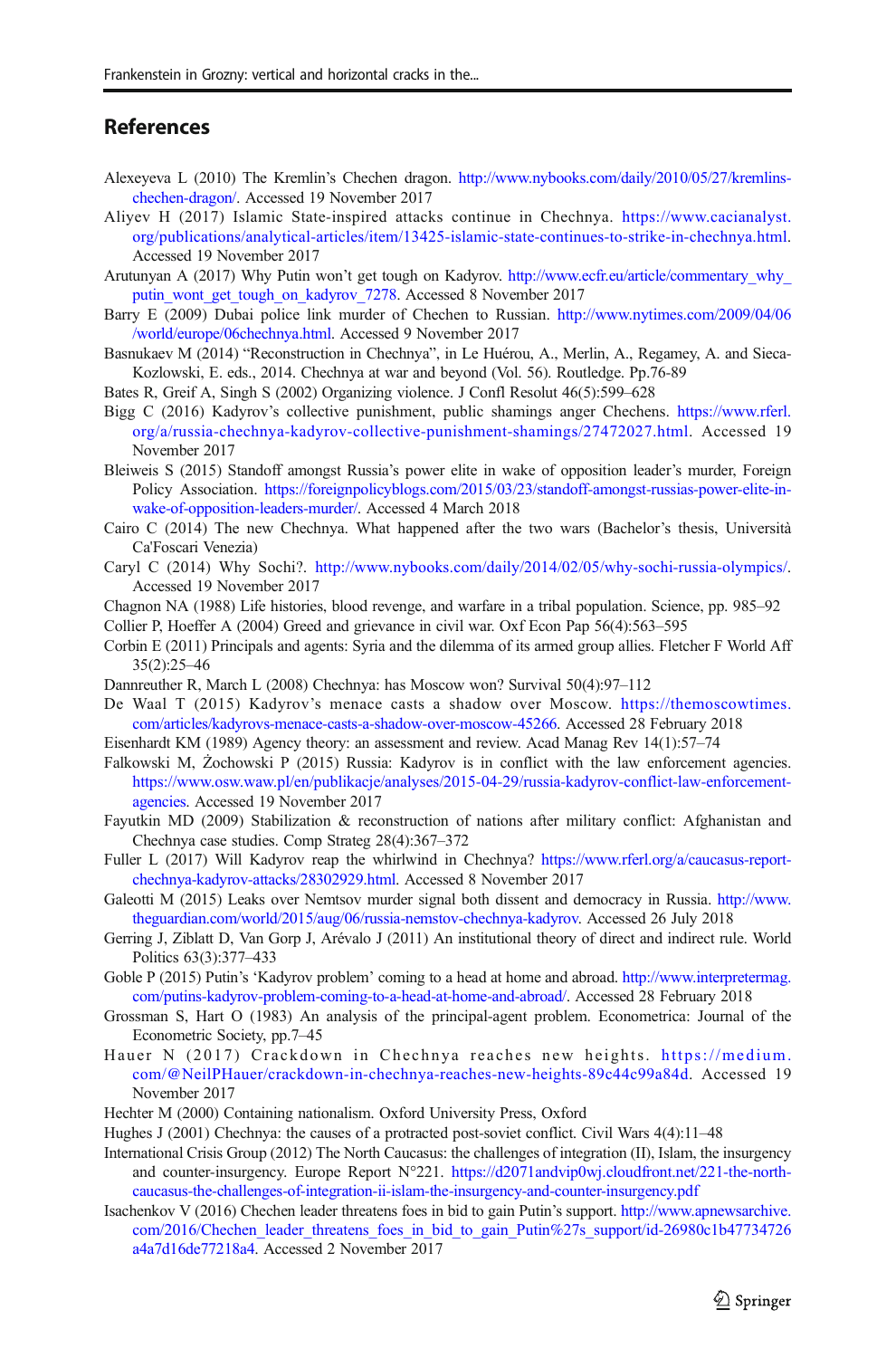- <span id="page-15-0"></span>Jamestown North Caucasus Weekly (2005) Rights activists: are Chechnya's main problem. [https://jamestown.](https://jamestown.org/program/rights-activists%2D%2Dare-chechnyas-main-problem-2/) [org/program/rights-activists%2D%2Dare-chechnyas-main-problem-2/](https://jamestown.org/program/rights-activists%2D%2Dare-chechnyas-main-problem-2/). Accessed 8 November 2017
- Jobe N (2015) Putin waiting out conflict between FSB and Kadyrov forces, Belkovsky says. [http://euromaidanpress.com/2015/03/14/putin-disappeared-to-avoid-conflict-between-fsb-and-kadyrov](http://euromaidanpress.com/2015/03/14/putin-disappeared-to-avoid-conflict-between-fsb-and-kadyrov-forces-belkovsky-says/)[forces-belkovsky-says/](http://euromaidanpress.com/2015/03/14/putin-disappeared-to-avoid-conflict-between-fsb-and-kadyrov-forces-belkovsky-says/). Accessed 4 March 2018
- Klußmann U (2009) Russia claims victory in Chechnya. [http://www.spiegel.de/international/world/the-long](http://www.spiegel.de/international/world/the-long-war-in-the-caucasus-russia-claims-victory-in-chechnya-a-619532.html)[war-in-the-caucasus-russia-claims-victory-in-chechnya-a-619532.html](http://www.spiegel.de/international/world/the-long-war-in-the-caucasus-russia-claims-victory-in-chechnya-a-619532.html). Accessed 03 November 2017
- Laqueur W (2000) The new terrorism: fanaticism and the arms of mass destruction. Oxford University Press on Demand
- Lazarev E (2017) Laws in conflict: legacies of war and legal pluralism in Chechnya. Manuscript. Presented at the World Convention of the Association for the Study of Nationalities, Columbia University, New York
- Lipman M (2015) Ramzan Kadyrov: a challenge to the Kremlin. http://www.ecfr.eu/article/commentary [ramzan\\_kadyrov\\_a\\_challenge\\_to\\_the\\_kremlin3013.](http://www.ecfr.eu/article/commentary_ramzan_kadyrov_a_challenge_to_the_kremlin3013) Accessed 4 March 2018
- Lynch D (2005) New thinking about "frozen" conflicts. Hels Monit 16(3):192–195
- Markov S 'Zadachi Ramzana Kadyrova', Izvestiya, 19 March 2007
- Meakins J (2017) The other side of the COIN: the Russians in Chechnya. Small Wars Journal. <http://smallwarsjournal.com/jrnl/art/the-other-side-of-the-coin-the-russians-in-chechnya>
- Mikhail Fishman DL (2017) The man who definitely didn't kill Boris Nemtsov. [https://themoscowtimes.](https://themoscowtimes.com/articles/the-man-who-definitely-didnt-kill-boris-nemtsov-57779) [com/articles/the-man-who-definitely-didnt-kill-boris-nemtsov-57779](https://themoscowtimes.com/articles/the-man-who-definitely-didnt-kill-boris-nemtsov-57779). Accessed 8 November 2017
- Mitnick BM (1992) The theory of agency and organizational analysis. In: Bowie N, Freeman E (eds) Ethics and agency theory: an introduction. Oxford University Press, New York, pp 75–96
- Morar F (2010) The myth of "frozen conflict": transcending illusive dilemmas. Concordiam Journal of European Security and Defence Issues 1(2):10–17
- Nechepurenko I, Dolgov A (2015) Nemtsov probe exposes widening rift between Kadyrov, FSB. [http://www.](http://www.themoscowtimes.com/news/article/nemtsov-probe-exposes-widening-rift-between-kadyrov-fsb/517331.html) [themoscowtimes.com/news/article/nemtsov-probe-exposes-widening-rift-between-kadyrov-fsb/517331.](http://www.themoscowtimes.com/news/article/nemtsov-probe-exposes-widening-rift-between-kadyrov-fsb/517331.html) [html.](http://www.themoscowtimes.com/news/article/nemtsov-probe-exposes-widening-rift-between-kadyrov-fsb/517331.html) Accessed 26 July 2018
- Nemtsova A (2015) A showdown in Moscow's power elite. [http://foreignpolicy.com/2015/03/16/a](http://foreignpolicy.com/2015/03/16/a-showdown-in-moscows-power-putin-nemtsov-kadyrov-elite/)[showdown-in-moscows-power-putin-nemtsov-kadyrov-elite/](http://foreignpolicy.com/2015/03/16/a-showdown-in-moscows-power-putin-nemtsov-kadyrov-elite/). Accessed 4 March 2018
- Nguyen A et al (2016) Mental health problems among conflict-affected adults in Grozny, Chechnya: a qualitative study. Confl Heal, 10(1)
- Parfitt T (2009) Chechen link to Dubai killing of Sulim Yamadayev. [https://www.theguardian.com/world/2009](https://www.theguardian.com/world/2009/apr/06/kadyrov-yamadayev-chechnya-dubai-kremlin) [/apr/06/kadyrov-yamadayev-chechnya-dubai-kremlin](https://www.theguardian.com/world/2009/apr/06/kadyrov-yamadayev-chechnya-dubai-kremlin). Accessed 9 November 2017
- Perry V (2009) At cross purposes? Democratization and peace implementation strategies in Bosnia and Herzegovina's frozen conflict. Human Rights Review 10(1):35–54
- Politkovskaya A (2016) Anna Politkovskaya's last interview. [https://www.rferl.org/a/russia-politkovskaya](https://www.rferl.org/a/russia-politkovskaya-last-interview-10th-anniversary/28035942.html)[last-interview-10th-anniversary/28035942.html.](https://www.rferl.org/a/russia-politkovskaya-last-interview-10th-anniversary/28035942.html) Accessed 19 November 2017
- Putin V (2008) Speech at expanded meeting of the state council on Russia's development strategy through to 2020. <http://en.kremlin.ru/events/president/transcripts/24825>. Accessed 2 November 2017
- Ramani S (2015) The Kadyrov factor: why Putin must keep a close eye on his Chechen. [https://www.](https://www.huffingtonpost.com/samuel-ramani/the-kadyrov-factor-why-pu_b_8021240.html) [huffingtonpost.com/samuel-ramani/the-kadyrov-factor-why-pu\\_b\\_8021240.html](https://www.huffingtonpost.com/samuel-ramani/the-kadyrov-factor-why-pu_b_8021240.html). Accessed 28 February 2018
- Ratelle JF, Souleimanov EA (2016) A perfect counterinsurgency? Making sense of Moscow's policy of Chechenisation. Europe-Asia Studies 68(8):1287–1314
- Reuters (2015) Chechen leader tells security forces to shoot if Russian police intrude. [https://www.reuters.](https://www.reuters.com/article/us-russia-chechnya/chechen-leader-tells-security-forces-to-shoot-if-russian-police-intrude-idUSKBN0NE28O20150423) [com/article/us-russia-chechnya/chechen-leader-tells-security-forces-to-shoot-if-russian-police-intrude](https://www.reuters.com/article/us-russia-chechnya/chechen-leader-tells-security-forces-to-shoot-if-russian-police-intrude-idUSKBN0NE28O20150423)[idUSKBN0NE28O20150423.](https://www.reuters.com/article/us-russia-chechnya/chechen-leader-tells-security-forces-to-shoot-if-russian-police-intrude-idUSKBN0NE28O20150423) Accessed 19 November 2017
- Russell J (2008) Ramzan Kadyrov: the indigenous key to success in Putin's Chechenization strategy? The Journal of Nationalism and Ethnicity 36(4):659–687
- Russell J (2011) Kadyrov's Chechnya—template, test or trouble for Russia's regional policy? Europe-Asia Studies 63(3):509–528
- Sakwa R (2010) The revenge of the Caucasus: Chechenization and the dual state in Russia. Nationalities Papers 38(5):601–622
- Siroky D, Dzutsev V, Hechter M (2013) The differential demand for indirect rule: evidence from the North Caucasus. Post-Soviet Affairs 29(3):268–286
- Šmíd T, Mareš M (2015) Russia's counterinsurgency strategy and the wars of paramilitary clans. J Strateg Stud 38(5):650–677
- Sokirianskaia E (2017) Is Chechnya taking over Russia? [https://www.nytimes.com/2017/08/17](https://www.nytimes.com/2017/08/17/opinion/chechnya-ramzan-kadyrov-russia.html) [/opinion/chechnya-ramzan-kadyrov-russia.html](https://www.nytimes.com/2017/08/17/opinion/chechnya-ramzan-kadyrov-russia.html). Accessed 9 November 2017